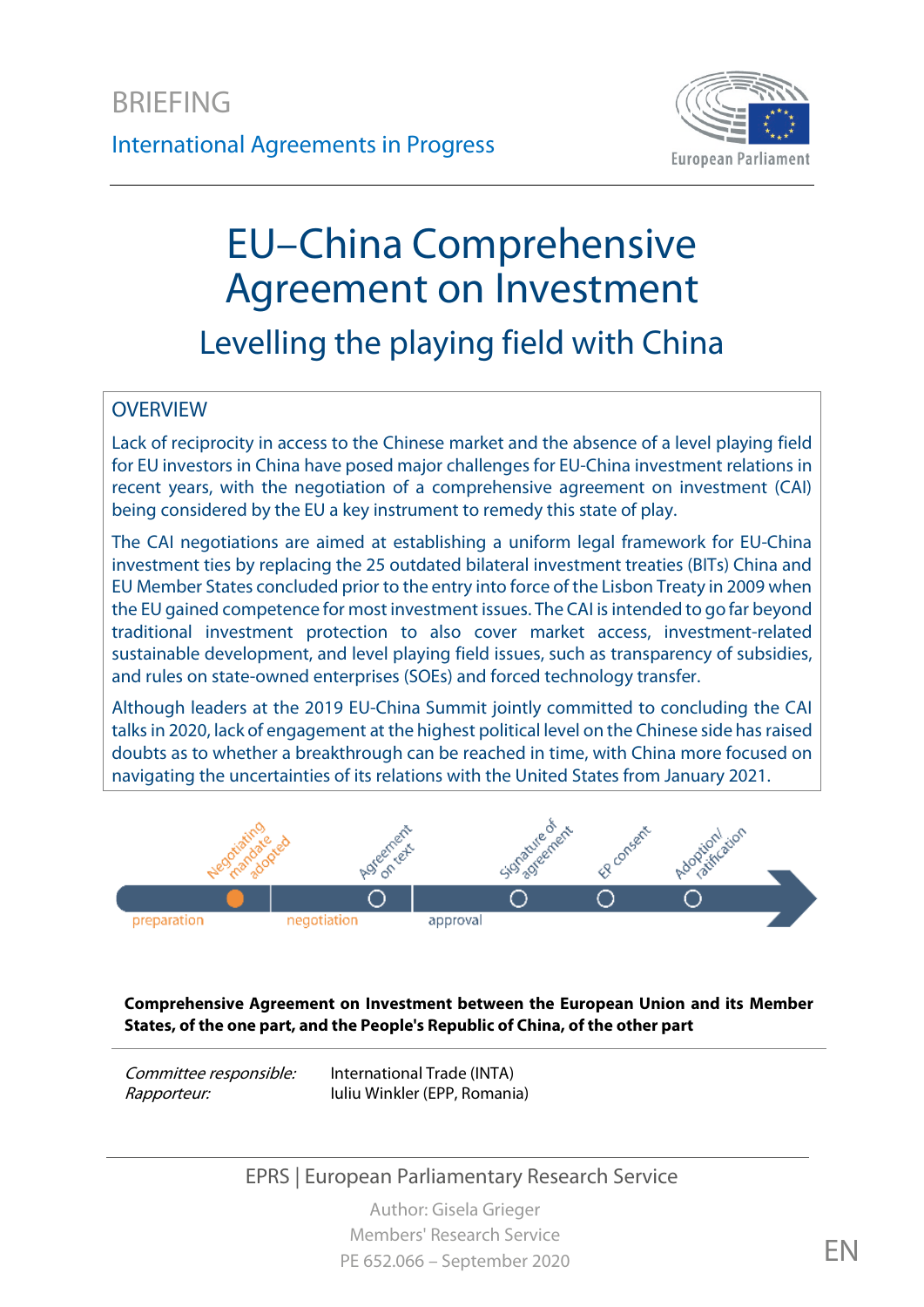# Lack of reciprocity in market access and a level playing field

The EU has [a principled policy of openness](https://ec.europa.eu/commission/sites/beta-political/files/reflection-paper-globalisation_en.pdf) of its market to foreign direct investment (FDI) as a major source of growth and innovation, while China's FDI framework is regularly [gauged](https://data.oecd.org/fdi/fdi-restrictiveness.htm) by the Organisation for Economic Co-operation and Development (OECD) as one of the most restrictive of the countries investigated. From a legal point of view, however, China is largely free to restrict market access for FDI as it sees fit. First, there is no multilateral investment agreement setting out binding rules for market access or investment protection; an *[initiative](https://www.oecd.org/investment/internationalinvestmentagreements/multilateralagreementoninvestment.htm)* launched in 1995 for negotiations on a multilateral investment agreement (MAI) failed in 1998 owing mainly to incompatible positions on investment protection standards between developing and developed countries. Second, China made limited commitments under the General Agreement on Trade in Services [\(GATS\)](https://www.wto.org/english/docs_e/legal_e/26-gats.pdf) (establishment of commercial presence in the partner country (mode 3) with the objective of providing services) and the Agreement on Trade-Related Investment Measures [\(TRIMS\)](https://www.wto.org/english/tratop_e/invest_e/trims_e.htm) agreement (which [does not regulate](https://www.wto.org/english/res_e/reser_e/ersd201814_e.pdf) investment, but rather addresses investment measures that may distort trade) when it joined the World Trade Organization (WTO) in 200[1](#page-11-0).<sup>1</sup>

In the past few years, China has proceded to selective reforms (e.g. removal of **ownership limits** in the financial sector) and sector-specific market openings, by [shortening](https://www.ifw-kiel.de/fileadmin/Dateiverwaltung/IfW-Publications/-ifw/Kiel_Policy_Brief/Kiel_Policy_Brief_117.pdf) the restricted and prohibited sectors on the various ['negative lists'](https://www.china-briefing.com/news/china-fdi-policy-negative-lists-encouraged-catalogues/) applicable to foreign investors or to all investors in China. It [adopted](https://www.nortonrosefulbright.com/en/knowledge/publications/a885f4c3/china-overhauls-its-foreign-investment-regulatory-regime) a [new](http://ipkitten.blogspot.com/2019/03/a-brief-introduction-of-new-chinese.html) [Foreign Investment Law](https://www.1421.consulting/2019/04/new-foreign-investment-law-in-china/) in [2019,](https://www.chinalawinsight.com/2019/03/articles/foreign-investment/into-a-new-era-changes-and-challenges-in-the-foreign-investment-legal-regime-of-china/) which entered into force in January 2020. The law for the first time prohibits forced technology transfer, a [long-standing issue](https://www.law.ox.ac.uk/business-law-blog/blog/2019/07/reform-chinas-forced-technology-transfer-policies) for foreign businesses operating in China and which has given rise to two WTO cases, brought against China by the EU [\(DS549\)](https://www.wto.org/english/tratop_e/dispu_e/cases_e/ds549_e.htm) and the United States (US) [\(DS542\)](https://www.wto.org/english/tratop_e/dispu_e/cases_e/ds542_e.htm). The implementing regulations for the new law [emphasise](https://cms.law/en/chn/publication/implementing-regulations-of-the-foreign-investment-law-of-the-people-s-republic-of-china-and-supporting-documents-took-effect) equal treatment of domestic and foreign-invested firms with regard to land supply, government procurement, licensing formalities and protection of intellectual property among others, but only time will show whether the law will make a difference for EU firms on the ground.

Recent reforms notwithstanding, China's domestic laws [differentiate](http://www.iberchina.org/files/2017/restrictions_investment_china.pdf) between rules for foreign companies, domestic private companies and domestic state-owned or state-controlled companies, with an inbuilt logic of discrimination against the former to the advantage of the latter. This sharply contrasts with EU company law and EU competition law which do not distinguish between foreign and EU companies, be they private or public, under a concept of ['competitive neutrality'](https://unctad.org/en/Pages/DITC/CompetitionLaw/ResearchPartnership/Competitive-Neutrality.aspx) currently [not embraced](https://www.caixinglobal.com/2018-10-16/competitive-neutrality-for-state-firms-can-help-china-at-home-and-abroad-101335637.html) by China. The lack of a level playing field for EU companies in China as compared to Chinese firms in the EU – where the latter benefit from the non-discrimination principle enshrined in EU law – has become a major bone of contention in EU-China relations. EU State aid rules are not applicable to foreign companies, including Chinese [\(state-owned\)](https://bruegel.org/wp-content/uploads/2019/12/PC-18_2019-181219.pdf) enterprises benefiting from domestic subsidies to pursue strategic government goals, notably industrial policy objectives. In addition to the CAI talks, much [more EU action](https://www.bertelsmann-stiftung.de/fileadmin/files/BSt/Publikationen/GrauePublikationen/DA_Studie_ExpandEurope_2019.pdf) is [needed](https://medium.com/@1556865737385/china-has-an-unfair-advantage-in-the-eu-market-what-can-be-done-to-level-the-playing-field-d86467245e82?source=rss-------1) in various policy areas to [tackle](https://www.europarl.europa.eu/legislative-train/theme-a-europe-fit-for-the-digital-age/file-white-paper-instrument-on-foreign-subsidies) these challenges.

Moreover, in recent years China has enacted a series of [security-related](https://thediplomat.com/2019/02/the-real-danger-of-chinas-national-intelligence-law/) laws (the National Intelligence Law and the Cyber Security Law) an[d regulations](https://www.scmp.com/news/china/diplomacy/article/3032649/will-chinas-revised-cybersecurity-law-put-foreign-firms-risk) that may hamper the operation and freedom of investment of foreign firms, in addition to the existing FDI restrictions, thus potentially offsetting past gradual steps towards liberalisation. This trend is compounded by China's ambitious state-sponsored industrial strategy [Made in China 2025,](https://www.merics.org/en/papers-on-china/evolving-made-in-china-2025) aimed at significantly reducing the country's reliance on foreign technology by replacing it with indigenous technology in several strategic high tech sectors. Other restrictions looming on the horizon, such as the country-wide rollout of a [corporate social credit system,](https://www.europeanchamber.com.cn/en/publications-corporate-social-credit-system) is set to further complicate the investment climate for EU business in China.

The EU [considers](https://ec.europa.eu/commission/sites/beta-political/files/communication-eu-china-a-strategic-outlook.pdf) the CAI a major tool to address these issues and rebalance EU-China economic relations. However, while the EU has been calling for reciprocal market access and equal treatment for EU firms in China, China has regularly [dismissed](http://se.china-embassy.org/eng/wjdt/t1725505.htm) these calls on the grounds that its developing country status justifies the lack of reciprocity. As China boasted the world's second largest economy a[t US\\$14.3 trillion](https://data.worldbank.org/indicator/NY.GDP.MKTP.CD?locations=CN-EU-US-JP&most_recent_value_desc=true) in 2019, its self-declared developing country status is increasingly [contested.](https://blogs.die-gdi.de/2019/03/14/the-disputed-status-of-developing-countries-in-the-wto/)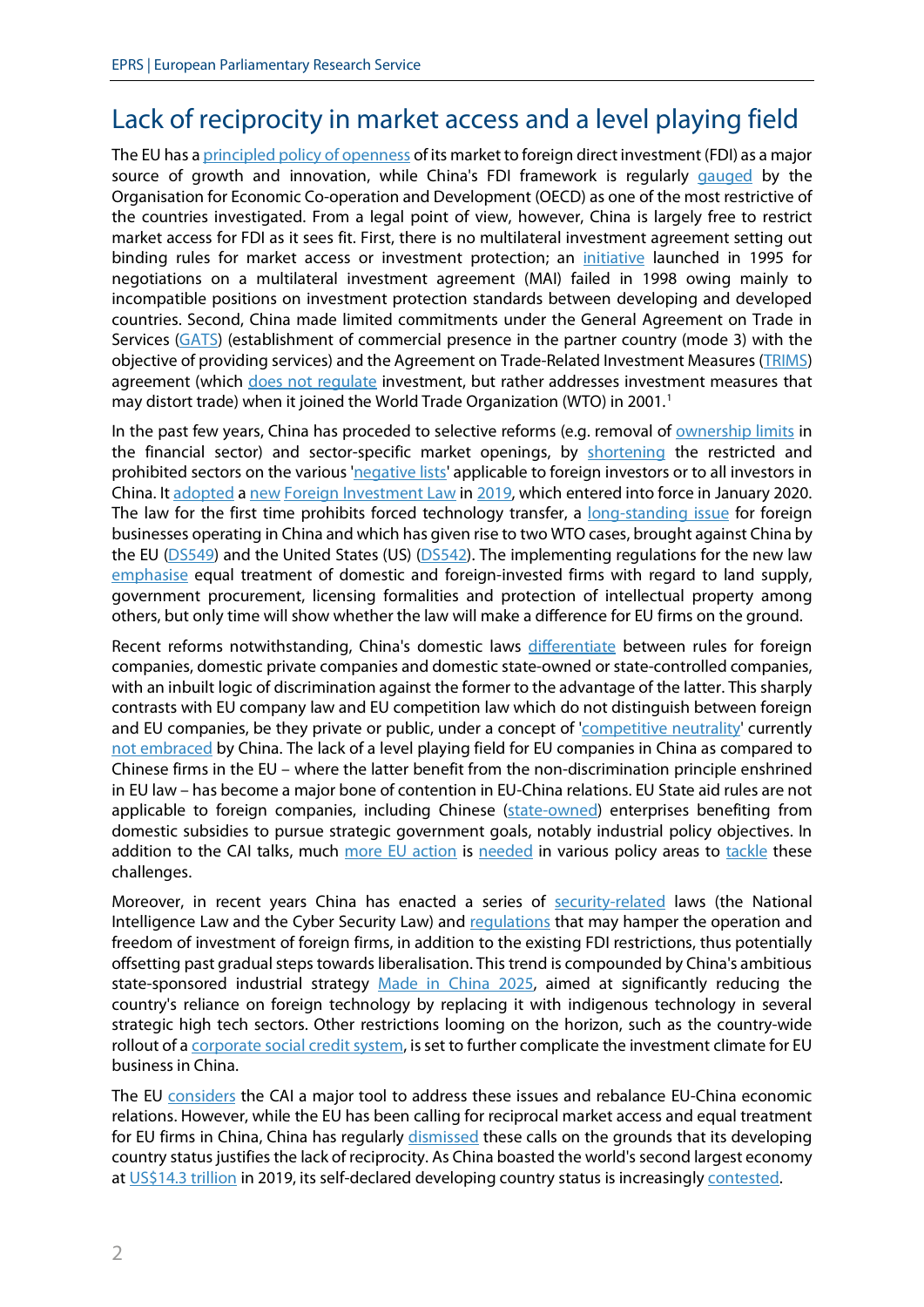### EU-China legal framework for investment

At present, the EU-China legal framework covers only investment protection based on the 25 bilateral investment treaties (BITs) that EU Member States signed with China before the EU gained competence for FDI under the 2009 Treaty of Lisbon, within the boundaries set by the 2017 [Opinion 2/15](http://curia.europa.eu/juris/document/document.jsf?text=&docid=190727&doclang=EN) of the Court of Justice of the European Union (CJEU). There are no bilateral provisions on investment liberalisation in force, since the [1985](http://ec.europa.eu/world/agreements/prepareCreateTreatiesWorkspace/treatiesGeneralData.do?step=0&redirect=true&treatyId=341) [EU-China Agreement on Trade and Economic](https://eur-lex.europa.eu/legal-content/EN/TXT/?uri=uriserv:OJ.L_.1985.250.01.0002.01.ENG&toc=OJ:L:1985:250:TOC)  [Cooperation](https://eur-lex.europa.eu/legal-content/EN/TXT/?uri=uriserv:OJ.L_.1985.250.01.0002.01.ENG&toc=OJ:L:1985:250:TOC) does not contain market access provisions for investment.<sup>[2](#page-11-1)</sup> As a result, the current EU-China legal framework does not cover market access and the 25 BITs in force are outdated and reflect neither recent developments in the EU's and China's investment policy, major shifts in the bilateral and international investment relations or geopolitical changes.

The 25 BITs are applicable to 26 EU Member States, since Belgium and Luxembourg share one BIT and Ireland has no BIT with China, as it concluded only one BIT with a foreign country, the Czech Republic, in 1996. The 25 BITs share a similar structure of substantive and procedural protection standards, largely following th[e Dutch 'gold standard'](https://cris.vub.be/files/29952551/SSRN_id2241455.pdf) model BIT. Eight older BITs were replaced by slightly updated BITs, while some older BITs were selectively upgraded by a protocol and again others have never seen an update. The 25 BITs can be [classified](https://law.bepress.com/cgi/viewcontent.cgi?article=9145&context=expresso) into **two generations** of BITs (Table 1 below displays them in grey and blue). The more recent BITs (blue) can be distinguished from the older BITs (grey) by two major changes:

First, post-establishment **national treatment** [\(NT\)](https://unctad.org/en/Docs/iteiit200410_en.pdf) is granted, which is generally aimed at equal treatment between domestic and foreign investment and is not included in older BITs or if so only as a vague 'best effort' clause; however, the scope of application of most recent NT clauses islimited asymmetrically for EU companies by [grandfathered](https://dictionary.cambridge.org/dictionary/english/grandfathered) Chinese non-conforming measures or by a general reference to overriding Chinese law which typically discriminates against foreign investors.

Second, after China [acceded](https://icsid.worldbank.org/en/Pages/about/Database-of-Member-States.aspx) to the International Centre for Settlement of Investment Disputes (ICSID) Convention in 1993, it gradually granted access to **investor-state dispute settlement**(ISDS) for **any** dispute under certain conditions (e.g. [completion](https://law.bepress.com/expresso/eps/1928/) of a Chinese administrative review and prohibition on pursuing claims both via national courts and ISDS – ['fork in the road'](https://www.nortonrosefulbright.com/en/knowledge/publications/0bd10ad8/fork-in-the-road-clauses) clause). In older BITs access to international arbitration is often constrained to disputes about the **amount** of the compensation for expropriation, and the state parties' mutual consent or the exhaustion of local remedies are [required.](https://www.die-gdi.de/uploads/media/Berger_ChineseBITs.pdf) It is worth noting that despite China's embrace of ISDS, EU firms' significant investment stock in China, and China'[s low rule of law ranking,](https://worldjusticeproject.org/rule-of-law-index/country/2020/China/) the 2017 [Hela Schwarz vs.](https://jusmundi.com/en/document/decision/en-hela-schwarz-gmbh-v-peoples-republic-of-china-decision-on-the-claimants-request-for-provisional-measures-friday-10th-august-2018) China case is the <u>only case</u> known to have been brought against China by an EU company.<sup>[3](#page-11-2)</sup>

A general feature of the BITs is that protection standards are drafted with considerable vagueness which leaves ample room for interpretation. The **fair and equitable treatment**[\(FET\)](https://unctad.org/en/Docs/unctaddiaeia2011d5_en.pdf) clause is a case in point. In all but the French-Chinese BIT the clause is unqualified, i.e. it is not clear whether it refers to the minimum standard of treatment under customary international law or to an autonomous meaning in the sense of legitimate expectations. The latter interpretation has led to a proliferation of international arbitration cases [against](https://cf.iisd.net/itn/2019/04/23/italy-found-liable-for-change-in-renewable-energy-policy-in-intra-eu-arbitration-shyam-balakrishnan/) host states' ['right to regulate'](https://www.oecd-ilibrary.org/finance-and-investment/the-balance-between-investor-protection-and-the-right-to-regulate-in-investment-treaties_82786801-en) on public policy grounds.

Moreover, all BITs contain a **most favoured nation (MFN) clause** [whereby](https://www.iisd.org/sites/default/files/publications/mfn-most-favoured-nation-clause-best-practices-en.pdf) the host state extends to investors or investments from the other signatory state the most-favourable treatment that it would have granted to investors or investments from a third party to the BIT.

All BITs set out four criteria to define direct **expropriation** and **compensation** (the ['Hull formula'\)](https://jusmundi.com/en/document/wiki/en-prompt-adequate-and-effective-compensation). More recent BITs also include a judicial review clause on expropriations, but all BITs lack a definition of 'measures tantamount to expropriation' – [indirect,](https://www.oecd.org/daf/inv/investment-policy/WP-2004_4.pdf) creeping, or de facto expropriation. Furthermore, most BITs make the **free transfer of funds** by investors linked to their investment in the host country conditional upon the Chinese foreign exchange control regime. Some BITs mention exceptions such as balance of payments difficulties. However, almost all BITs fail to provide clear deadlines for such capital transfers, which implies a lack of legal certainty for EU investors in China. All BITs provide for similar provisions on **state-to-state dispute settlement** (SSDS).[4](#page-11-3)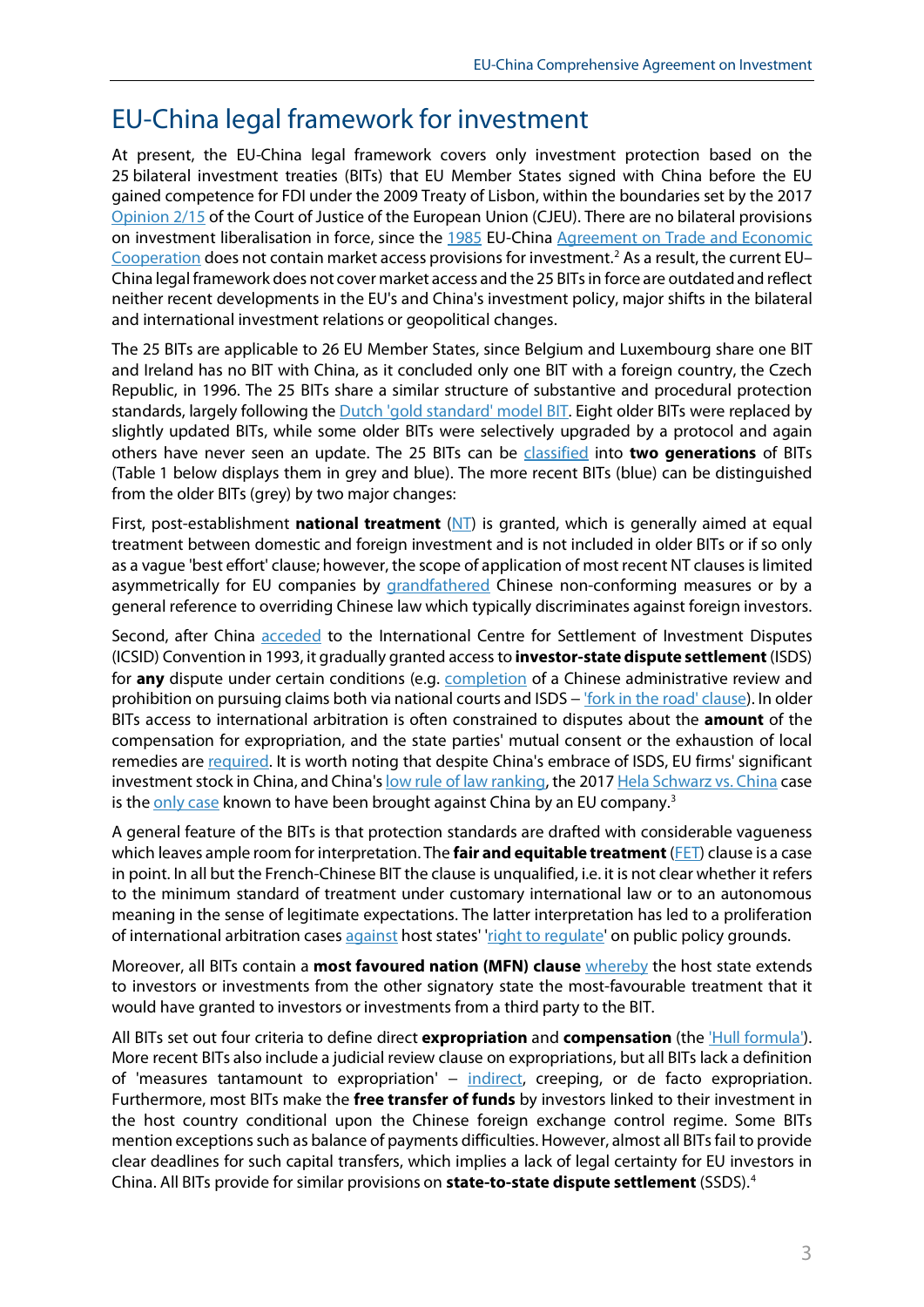| Table 1 – Comparison of the 25 BITs' substantive and procedural protection standards |  |
|--------------------------------------------------------------------------------------|--|
|--------------------------------------------------------------------------------------|--|

| EU MS<br>ISDS access after Chinese<br>post-establishment most<br>BIT / protocol (p) in force<br>national treatment (NT)<br>reference to customary<br>national judicial review<br>favoured nation clause<br>unqualified FET, i.e. no<br>exceptions to the free<br>law/non-conforming<br>review (law of 1999)<br>post-establishment<br>content and export<br>ISDS access for any<br>provisions on local<br>NT limits: Chinese<br>fair and equitable<br>of expropriations<br>international law<br>transfer of funds<br>treatment (FET);<br>administrative<br>performance<br>transparency<br>measures<br>dispute<br>(MFN)<br>since<br>$no**$<br>$AT^*$<br>$\checkmark$<br>$\checkmark$ fec<br>1986<br>V<br>$\checkmark$<br>no<br>no<br>no<br>no<br>no<br>BE/<br>$\mathbf v$<br>$\mathbf v$<br>$\checkmark$<br>2009<br>V<br>no<br>no<br>no<br>no<br>no<br>no<br>LU<br>BG<br>$\nu$ nl<br>1994<br>$\checkmark$<br>$\checkmark$<br>$\checkmark$<br>$\checkmark$<br>$\checkmark$<br>no<br>no<br>no<br>no<br>p2007<br><b>CY</b><br>$\checkmark$<br>$\checkmark$<br>2002<br>V<br>V<br>no<br>V<br>no<br>no<br>no<br>no<br>CZ<br>V<br>2006<br>V<br>V<br>$\sqrt{f}$ ec<br>V<br>V<br>V<br>V<br>no<br>no<br>DE<br>$\mathbf v$<br>$\checkmark$<br>$\checkmark$<br>$\sqrt{f}$ ec<br>$\boldsymbol{\nu}$<br>$\checkmark$<br>2005<br>$\checkmark$<br>V<br>no<br>no<br>DK<br>$\nu$ nl<br>V<br>$\checkmark$<br>$\checkmark$<br>1985<br>no<br>no<br>no<br>no<br>no<br>no<br>EE<br>$\nu$ nl<br>1994<br>$\checkmark$<br>V<br>no<br>no<br>no<br>no<br>no<br>no<br>no<br>EL.<br>$\checkmark$<br>$\checkmark$<br>$\nu$ nl<br>1993<br>no<br>no,<br>no<br>no<br>no<br>no<br>no<br>mutual<br>consent<br>ES<br>2008<br>$\checkmark$<br>$\checkmark$<br>$\checkmark$<br>V<br>$\checkmark$<br>$\checkmark$ fec+bp<br>$\checkmark$<br>$\checkmark$<br>no<br>no<br>V<br>F1<br>$\mathbf v$<br>$\mathbf v$<br>$\checkmark$<br>$\checkmark$<br>2006<br>$\checkmark$<br>$\boldsymbol{\nu}$ bp<br>$\checkmark$<br>$\checkmark$<br>$\mathbf v$<br>$\boldsymbol{V}^{***}$<br><b>FR</b><br>2010<br>V<br>$\checkmark$ fec+bp<br>$\checkmark$<br>$\nu$ nl<br>V<br>V<br>no<br>no<br>no<br>IE<br>$\overline{\phantom{0}}$<br>$\overline{\phantom{a}}$<br>$\overline{\phantom{a}}$<br>$\overline{\phantom{a}}$<br>$\overline{\phantom{0}}$<br>$\qquad \qquad -$<br>$\overline{\phantom{a}}$<br>$\qquad \qquad -$<br>$\overline{\phantom{m}}$<br>$\overline{\phantom{0}}$<br>$\sf IT$<br>$\checkmark$<br>$\nu$ nl<br>1987<br>$\checkmark$<br>$\checkmark$<br>no<br>no<br>no<br>no<br>no<br>no<br>HR<br>1994<br>$\nu$ nl<br>V<br>$\checkmark$<br>no<br>no<br>no<br>no<br>no<br>no<br>no<br>HU<br>$\nu$ nl<br>1993<br>V<br>$\checkmark$<br>no<br>no<br>no<br>no<br>no<br>no<br>no<br>LT<br>V<br>$\nu$ nl<br>1994<br>V<br>no, only<br>no<br>no<br>no<br>no<br>no<br>no<br>agreed<br>disputes<br>LV<br>2006<br>$\nu$ nl<br>V<br>V<br>n1<br>$\checkmark$<br>$\checkmark$<br>V<br>no<br>V<br>no<br><b>MT</b><br>nl<br>2009<br>$\checkmark$<br>$\checkmark$<br>$\nu$ nl<br>$\checkmark$<br>$\checkmark$<br>$\checkmark$<br>no<br>no<br>no<br>N <sub>L</sub><br>2004<br>$\sqrt{\ }$ fec<br>$\checkmark$<br>$\checkmark$<br>$\checkmark$<br>$\checkmark$<br>no<br>no<br>PL<br>1989<br>V<br>$\checkmark$<br>V<br>$\mathbf{v}$ nl<br>no<br>no<br>no<br>no<br>no<br>no<br>PT<br>$\mathbf v$<br>$\mathbf v$<br>$\checkmark$<br>$\checkmark$<br>$\checkmark$<br>$\checkmark$<br>$\checkmark$<br>2008<br>$\sqrt{\ }$ fec<br>no<br>no<br>RO<br>1995<br>V<br>$\checkmark$<br>$\checkmark$<br>$\boldsymbol{v}$ nl<br>$\checkmark$<br>no<br>no<br>no<br>no<br>no<br>p2007<br>SE<br>$\checkmark$<br>$\checkmark$<br>$\checkmark$<br>1982<br>$\boldsymbol{\mathsf{v}}$ nl<br>$\checkmark$<br>no<br>no<br>no<br>no<br>no<br>p2004<br>SI<br>$\checkmark$<br>$\nu$ nl<br>$\checkmark$<br>$\boldsymbol{v}$ nl<br>1995<br>$\checkmark$ ttep<br>no<br>no<br>no<br>no<br>no<br>SK<br>$\checkmark$<br>$\checkmark$<br>$\checkmark$<br>1992<br>$\checkmark$<br>$\checkmark$<br>$\checkmark$ fectbp<br>no<br>no<br>no<br>no<br>p2005 |  |  |  |  |  |  |
|----------------------------------------------------------------------------------------------------------------------------------------------------------------------------------------------------------------------------------------------------------------------------------------------------------------------------------------------------------------------------------------------------------------------------------------------------------------------------------------------------------------------------------------------------------------------------------------------------------------------------------------------------------------------------------------------------------------------------------------------------------------------------------------------------------------------------------------------------------------------------------------------------------------------------------------------------------------------------------------------------------------------------------------------------------------------------------------------------------------------------------------------------------------------------------------------------------------------------------------------------------------------------------------------------------------------------------------------------------------------------------------------------------------------------------------------------------------------------------------------------------------------------------------------------------------------------------------------------------------------------------------------------------------------------------------------------------------------------------------------------------------------------------------------------------------------------------------------------------------------------------------------------------------------------------------------------------------------------------------------------------------------------------------------------------------------------------------------------------------------------------------------------------------------------------------------------------------------------------------------------------------------------------------------------------------------------------------------------------------------------------------------------------------------------------------------------------------------------------------------------------------------------------------------------------------------------------------------------------------------------------------------------------------------------------------------------------------------------------------------------------------------------------------------------------------------------------------------------------------------------------------------------------------------------------------------------------------------------------------------------------------------------------------------------------------------------------------------------------------------------------------------------------------------------------------------------------------------------------------------------------------------------------------------------------------------------------------------------------------------------------------------------------------------------------------------------------------------------------------------------------------------------------------------------------------------------------------------------------------------------------------------------------------------------------------------------------------------------------------------------------------------------------------------------------------------------------------------------------------------------------------------------------------------------------------------------------------------------------------------------------------------------------------------------|--|--|--|--|--|--|
|                                                                                                                                                                                                                                                                                                                                                                                                                                                                                                                                                                                                                                                                                                                                                                                                                                                                                                                                                                                                                                                                                                                                                                                                                                                                                                                                                                                                                                                                                                                                                                                                                                                                                                                                                                                                                                                                                                                                                                                                                                                                                                                                                                                                                                                                                                                                                                                                                                                                                                                                                                                                                                                                                                                                                                                                                                                                                                                                                                                                                                                                                                                                                                                                                                                                                                                                                                                                                                                                                                                                                                                                                                                                                                                                                                                                                                                                                                                                                                                                                                                    |  |  |  |  |  |  |
|                                                                                                                                                                                                                                                                                                                                                                                                                                                                                                                                                                                                                                                                                                                                                                                                                                                                                                                                                                                                                                                                                                                                                                                                                                                                                                                                                                                                                                                                                                                                                                                                                                                                                                                                                                                                                                                                                                                                                                                                                                                                                                                                                                                                                                                                                                                                                                                                                                                                                                                                                                                                                                                                                                                                                                                                                                                                                                                                                                                                                                                                                                                                                                                                                                                                                                                                                                                                                                                                                                                                                                                                                                                                                                                                                                                                                                                                                                                                                                                                                                                    |  |  |  |  |  |  |
|                                                                                                                                                                                                                                                                                                                                                                                                                                                                                                                                                                                                                                                                                                                                                                                                                                                                                                                                                                                                                                                                                                                                                                                                                                                                                                                                                                                                                                                                                                                                                                                                                                                                                                                                                                                                                                                                                                                                                                                                                                                                                                                                                                                                                                                                                                                                                                                                                                                                                                                                                                                                                                                                                                                                                                                                                                                                                                                                                                                                                                                                                                                                                                                                                                                                                                                                                                                                                                                                                                                                                                                                                                                                                                                                                                                                                                                                                                                                                                                                                                                    |  |  |  |  |  |  |
|                                                                                                                                                                                                                                                                                                                                                                                                                                                                                                                                                                                                                                                                                                                                                                                                                                                                                                                                                                                                                                                                                                                                                                                                                                                                                                                                                                                                                                                                                                                                                                                                                                                                                                                                                                                                                                                                                                                                                                                                                                                                                                                                                                                                                                                                                                                                                                                                                                                                                                                                                                                                                                                                                                                                                                                                                                                                                                                                                                                                                                                                                                                                                                                                                                                                                                                                                                                                                                                                                                                                                                                                                                                                                                                                                                                                                                                                                                                                                                                                                                                    |  |  |  |  |  |  |
|                                                                                                                                                                                                                                                                                                                                                                                                                                                                                                                                                                                                                                                                                                                                                                                                                                                                                                                                                                                                                                                                                                                                                                                                                                                                                                                                                                                                                                                                                                                                                                                                                                                                                                                                                                                                                                                                                                                                                                                                                                                                                                                                                                                                                                                                                                                                                                                                                                                                                                                                                                                                                                                                                                                                                                                                                                                                                                                                                                                                                                                                                                                                                                                                                                                                                                                                                                                                                                                                                                                                                                                                                                                                                                                                                                                                                                                                                                                                                                                                                                                    |  |  |  |  |  |  |
|                                                                                                                                                                                                                                                                                                                                                                                                                                                                                                                                                                                                                                                                                                                                                                                                                                                                                                                                                                                                                                                                                                                                                                                                                                                                                                                                                                                                                                                                                                                                                                                                                                                                                                                                                                                                                                                                                                                                                                                                                                                                                                                                                                                                                                                                                                                                                                                                                                                                                                                                                                                                                                                                                                                                                                                                                                                                                                                                                                                                                                                                                                                                                                                                                                                                                                                                                                                                                                                                                                                                                                                                                                                                                                                                                                                                                                                                                                                                                                                                                                                    |  |  |  |  |  |  |
|                                                                                                                                                                                                                                                                                                                                                                                                                                                                                                                                                                                                                                                                                                                                                                                                                                                                                                                                                                                                                                                                                                                                                                                                                                                                                                                                                                                                                                                                                                                                                                                                                                                                                                                                                                                                                                                                                                                                                                                                                                                                                                                                                                                                                                                                                                                                                                                                                                                                                                                                                                                                                                                                                                                                                                                                                                                                                                                                                                                                                                                                                                                                                                                                                                                                                                                                                                                                                                                                                                                                                                                                                                                                                                                                                                                                                                                                                                                                                                                                                                                    |  |  |  |  |  |  |
|                                                                                                                                                                                                                                                                                                                                                                                                                                                                                                                                                                                                                                                                                                                                                                                                                                                                                                                                                                                                                                                                                                                                                                                                                                                                                                                                                                                                                                                                                                                                                                                                                                                                                                                                                                                                                                                                                                                                                                                                                                                                                                                                                                                                                                                                                                                                                                                                                                                                                                                                                                                                                                                                                                                                                                                                                                                                                                                                                                                                                                                                                                                                                                                                                                                                                                                                                                                                                                                                                                                                                                                                                                                                                                                                                                                                                                                                                                                                                                                                                                                    |  |  |  |  |  |  |
|                                                                                                                                                                                                                                                                                                                                                                                                                                                                                                                                                                                                                                                                                                                                                                                                                                                                                                                                                                                                                                                                                                                                                                                                                                                                                                                                                                                                                                                                                                                                                                                                                                                                                                                                                                                                                                                                                                                                                                                                                                                                                                                                                                                                                                                                                                                                                                                                                                                                                                                                                                                                                                                                                                                                                                                                                                                                                                                                                                                                                                                                                                                                                                                                                                                                                                                                                                                                                                                                                                                                                                                                                                                                                                                                                                                                                                                                                                                                                                                                                                                    |  |  |  |  |  |  |
|                                                                                                                                                                                                                                                                                                                                                                                                                                                                                                                                                                                                                                                                                                                                                                                                                                                                                                                                                                                                                                                                                                                                                                                                                                                                                                                                                                                                                                                                                                                                                                                                                                                                                                                                                                                                                                                                                                                                                                                                                                                                                                                                                                                                                                                                                                                                                                                                                                                                                                                                                                                                                                                                                                                                                                                                                                                                                                                                                                                                                                                                                                                                                                                                                                                                                                                                                                                                                                                                                                                                                                                                                                                                                                                                                                                                                                                                                                                                                                                                                                                    |  |  |  |  |  |  |
|                                                                                                                                                                                                                                                                                                                                                                                                                                                                                                                                                                                                                                                                                                                                                                                                                                                                                                                                                                                                                                                                                                                                                                                                                                                                                                                                                                                                                                                                                                                                                                                                                                                                                                                                                                                                                                                                                                                                                                                                                                                                                                                                                                                                                                                                                                                                                                                                                                                                                                                                                                                                                                                                                                                                                                                                                                                                                                                                                                                                                                                                                                                                                                                                                                                                                                                                                                                                                                                                                                                                                                                                                                                                                                                                                                                                                                                                                                                                                                                                                                                    |  |  |  |  |  |  |
|                                                                                                                                                                                                                                                                                                                                                                                                                                                                                                                                                                                                                                                                                                                                                                                                                                                                                                                                                                                                                                                                                                                                                                                                                                                                                                                                                                                                                                                                                                                                                                                                                                                                                                                                                                                                                                                                                                                                                                                                                                                                                                                                                                                                                                                                                                                                                                                                                                                                                                                                                                                                                                                                                                                                                                                                                                                                                                                                                                                                                                                                                                                                                                                                                                                                                                                                                                                                                                                                                                                                                                                                                                                                                                                                                                                                                                                                                                                                                                                                                                                    |  |  |  |  |  |  |
|                                                                                                                                                                                                                                                                                                                                                                                                                                                                                                                                                                                                                                                                                                                                                                                                                                                                                                                                                                                                                                                                                                                                                                                                                                                                                                                                                                                                                                                                                                                                                                                                                                                                                                                                                                                                                                                                                                                                                                                                                                                                                                                                                                                                                                                                                                                                                                                                                                                                                                                                                                                                                                                                                                                                                                                                                                                                                                                                                                                                                                                                                                                                                                                                                                                                                                                                                                                                                                                                                                                                                                                                                                                                                                                                                                                                                                                                                                                                                                                                                                                    |  |  |  |  |  |  |
|                                                                                                                                                                                                                                                                                                                                                                                                                                                                                                                                                                                                                                                                                                                                                                                                                                                                                                                                                                                                                                                                                                                                                                                                                                                                                                                                                                                                                                                                                                                                                                                                                                                                                                                                                                                                                                                                                                                                                                                                                                                                                                                                                                                                                                                                                                                                                                                                                                                                                                                                                                                                                                                                                                                                                                                                                                                                                                                                                                                                                                                                                                                                                                                                                                                                                                                                                                                                                                                                                                                                                                                                                                                                                                                                                                                                                                                                                                                                                                                                                                                    |  |  |  |  |  |  |
|                                                                                                                                                                                                                                                                                                                                                                                                                                                                                                                                                                                                                                                                                                                                                                                                                                                                                                                                                                                                                                                                                                                                                                                                                                                                                                                                                                                                                                                                                                                                                                                                                                                                                                                                                                                                                                                                                                                                                                                                                                                                                                                                                                                                                                                                                                                                                                                                                                                                                                                                                                                                                                                                                                                                                                                                                                                                                                                                                                                                                                                                                                                                                                                                                                                                                                                                                                                                                                                                                                                                                                                                                                                                                                                                                                                                                                                                                                                                                                                                                                                    |  |  |  |  |  |  |
|                                                                                                                                                                                                                                                                                                                                                                                                                                                                                                                                                                                                                                                                                                                                                                                                                                                                                                                                                                                                                                                                                                                                                                                                                                                                                                                                                                                                                                                                                                                                                                                                                                                                                                                                                                                                                                                                                                                                                                                                                                                                                                                                                                                                                                                                                                                                                                                                                                                                                                                                                                                                                                                                                                                                                                                                                                                                                                                                                                                                                                                                                                                                                                                                                                                                                                                                                                                                                                                                                                                                                                                                                                                                                                                                                                                                                                                                                                                                                                                                                                                    |  |  |  |  |  |  |
|                                                                                                                                                                                                                                                                                                                                                                                                                                                                                                                                                                                                                                                                                                                                                                                                                                                                                                                                                                                                                                                                                                                                                                                                                                                                                                                                                                                                                                                                                                                                                                                                                                                                                                                                                                                                                                                                                                                                                                                                                                                                                                                                                                                                                                                                                                                                                                                                                                                                                                                                                                                                                                                                                                                                                                                                                                                                                                                                                                                                                                                                                                                                                                                                                                                                                                                                                                                                                                                                                                                                                                                                                                                                                                                                                                                                                                                                                                                                                                                                                                                    |  |  |  |  |  |  |
|                                                                                                                                                                                                                                                                                                                                                                                                                                                                                                                                                                                                                                                                                                                                                                                                                                                                                                                                                                                                                                                                                                                                                                                                                                                                                                                                                                                                                                                                                                                                                                                                                                                                                                                                                                                                                                                                                                                                                                                                                                                                                                                                                                                                                                                                                                                                                                                                                                                                                                                                                                                                                                                                                                                                                                                                                                                                                                                                                                                                                                                                                                                                                                                                                                                                                                                                                                                                                                                                                                                                                                                                                                                                                                                                                                                                                                                                                                                                                                                                                                                    |  |  |  |  |  |  |
|                                                                                                                                                                                                                                                                                                                                                                                                                                                                                                                                                                                                                                                                                                                                                                                                                                                                                                                                                                                                                                                                                                                                                                                                                                                                                                                                                                                                                                                                                                                                                                                                                                                                                                                                                                                                                                                                                                                                                                                                                                                                                                                                                                                                                                                                                                                                                                                                                                                                                                                                                                                                                                                                                                                                                                                                                                                                                                                                                                                                                                                                                                                                                                                                                                                                                                                                                                                                                                                                                                                                                                                                                                                                                                                                                                                                                                                                                                                                                                                                                                                    |  |  |  |  |  |  |
|                                                                                                                                                                                                                                                                                                                                                                                                                                                                                                                                                                                                                                                                                                                                                                                                                                                                                                                                                                                                                                                                                                                                                                                                                                                                                                                                                                                                                                                                                                                                                                                                                                                                                                                                                                                                                                                                                                                                                                                                                                                                                                                                                                                                                                                                                                                                                                                                                                                                                                                                                                                                                                                                                                                                                                                                                                                                                                                                                                                                                                                                                                                                                                                                                                                                                                                                                                                                                                                                                                                                                                                                                                                                                                                                                                                                                                                                                                                                                                                                                                                    |  |  |  |  |  |  |
|                                                                                                                                                                                                                                                                                                                                                                                                                                                                                                                                                                                                                                                                                                                                                                                                                                                                                                                                                                                                                                                                                                                                                                                                                                                                                                                                                                                                                                                                                                                                                                                                                                                                                                                                                                                                                                                                                                                                                                                                                                                                                                                                                                                                                                                                                                                                                                                                                                                                                                                                                                                                                                                                                                                                                                                                                                                                                                                                                                                                                                                                                                                                                                                                                                                                                                                                                                                                                                                                                                                                                                                                                                                                                                                                                                                                                                                                                                                                                                                                                                                    |  |  |  |  |  |  |
|                                                                                                                                                                                                                                                                                                                                                                                                                                                                                                                                                                                                                                                                                                                                                                                                                                                                                                                                                                                                                                                                                                                                                                                                                                                                                                                                                                                                                                                                                                                                                                                                                                                                                                                                                                                                                                                                                                                                                                                                                                                                                                                                                                                                                                                                                                                                                                                                                                                                                                                                                                                                                                                                                                                                                                                                                                                                                                                                                                                                                                                                                                                                                                                                                                                                                                                                                                                                                                                                                                                                                                                                                                                                                                                                                                                                                                                                                                                                                                                                                                                    |  |  |  |  |  |  |
|                                                                                                                                                                                                                                                                                                                                                                                                                                                                                                                                                                                                                                                                                                                                                                                                                                                                                                                                                                                                                                                                                                                                                                                                                                                                                                                                                                                                                                                                                                                                                                                                                                                                                                                                                                                                                                                                                                                                                                                                                                                                                                                                                                                                                                                                                                                                                                                                                                                                                                                                                                                                                                                                                                                                                                                                                                                                                                                                                                                                                                                                                                                                                                                                                                                                                                                                                                                                                                                                                                                                                                                                                                                                                                                                                                                                                                                                                                                                                                                                                                                    |  |  |  |  |  |  |
|                                                                                                                                                                                                                                                                                                                                                                                                                                                                                                                                                                                                                                                                                                                                                                                                                                                                                                                                                                                                                                                                                                                                                                                                                                                                                                                                                                                                                                                                                                                                                                                                                                                                                                                                                                                                                                                                                                                                                                                                                                                                                                                                                                                                                                                                                                                                                                                                                                                                                                                                                                                                                                                                                                                                                                                                                                                                                                                                                                                                                                                                                                                                                                                                                                                                                                                                                                                                                                                                                                                                                                                                                                                                                                                                                                                                                                                                                                                                                                                                                                                    |  |  |  |  |  |  |
|                                                                                                                                                                                                                                                                                                                                                                                                                                                                                                                                                                                                                                                                                                                                                                                                                                                                                                                                                                                                                                                                                                                                                                                                                                                                                                                                                                                                                                                                                                                                                                                                                                                                                                                                                                                                                                                                                                                                                                                                                                                                                                                                                                                                                                                                                                                                                                                                                                                                                                                                                                                                                                                                                                                                                                                                                                                                                                                                                                                                                                                                                                                                                                                                                                                                                                                                                                                                                                                                                                                                                                                                                                                                                                                                                                                                                                                                                                                                                                                                                                                    |  |  |  |  |  |  |
|                                                                                                                                                                                                                                                                                                                                                                                                                                                                                                                                                                                                                                                                                                                                                                                                                                                                                                                                                                                                                                                                                                                                                                                                                                                                                                                                                                                                                                                                                                                                                                                                                                                                                                                                                                                                                                                                                                                                                                                                                                                                                                                                                                                                                                                                                                                                                                                                                                                                                                                                                                                                                                                                                                                                                                                                                                                                                                                                                                                                                                                                                                                                                                                                                                                                                                                                                                                                                                                                                                                                                                                                                                                                                                                                                                                                                                                                                                                                                                                                                                                    |  |  |  |  |  |  |
|                                                                                                                                                                                                                                                                                                                                                                                                                                                                                                                                                                                                                                                                                                                                                                                                                                                                                                                                                                                                                                                                                                                                                                                                                                                                                                                                                                                                                                                                                                                                                                                                                                                                                                                                                                                                                                                                                                                                                                                                                                                                                                                                                                                                                                                                                                                                                                                                                                                                                                                                                                                                                                                                                                                                                                                                                                                                                                                                                                                                                                                                                                                                                                                                                                                                                                                                                                                                                                                                                                                                                                                                                                                                                                                                                                                                                                                                                                                                                                                                                                                    |  |  |  |  |  |  |

Source: EPRS based on the UN Conference on Trade and Development (UNCTAD) International Investment Agreements Navigator, with additional China-specific features.

Key: blue shading = more recent; grey shading: older; p = protocol; \* = AT-China BIT available only in German and not mapped by UNCTAD; \*\* = no means ISDS limited to the amount of the compensation for expropriation; \*\*\* = FR-China BIT refers to customary international law; ttep = to the extent possible, fec = capital transfer subject to Chines[e foreign exchange](https://www.bis.org/publ/bppdf/bispap44h.pdf) [controls;](https://www.imf.org/en/Publications/WP/Issues/2019/03/07/Chinas-Evolving-Exchange-Rate-Regime-46649) bp = balance of payments difficulties; nl = national law, de facto meaning fec for China.

As for issues that are routinely part of modern investment agreements, Table 1 shows that only the Finnish-Chinese BIT contains a prohibition of unreasonable or discriminatory measures on investment concerning **local content** or **export performance requirements** and a **transparency**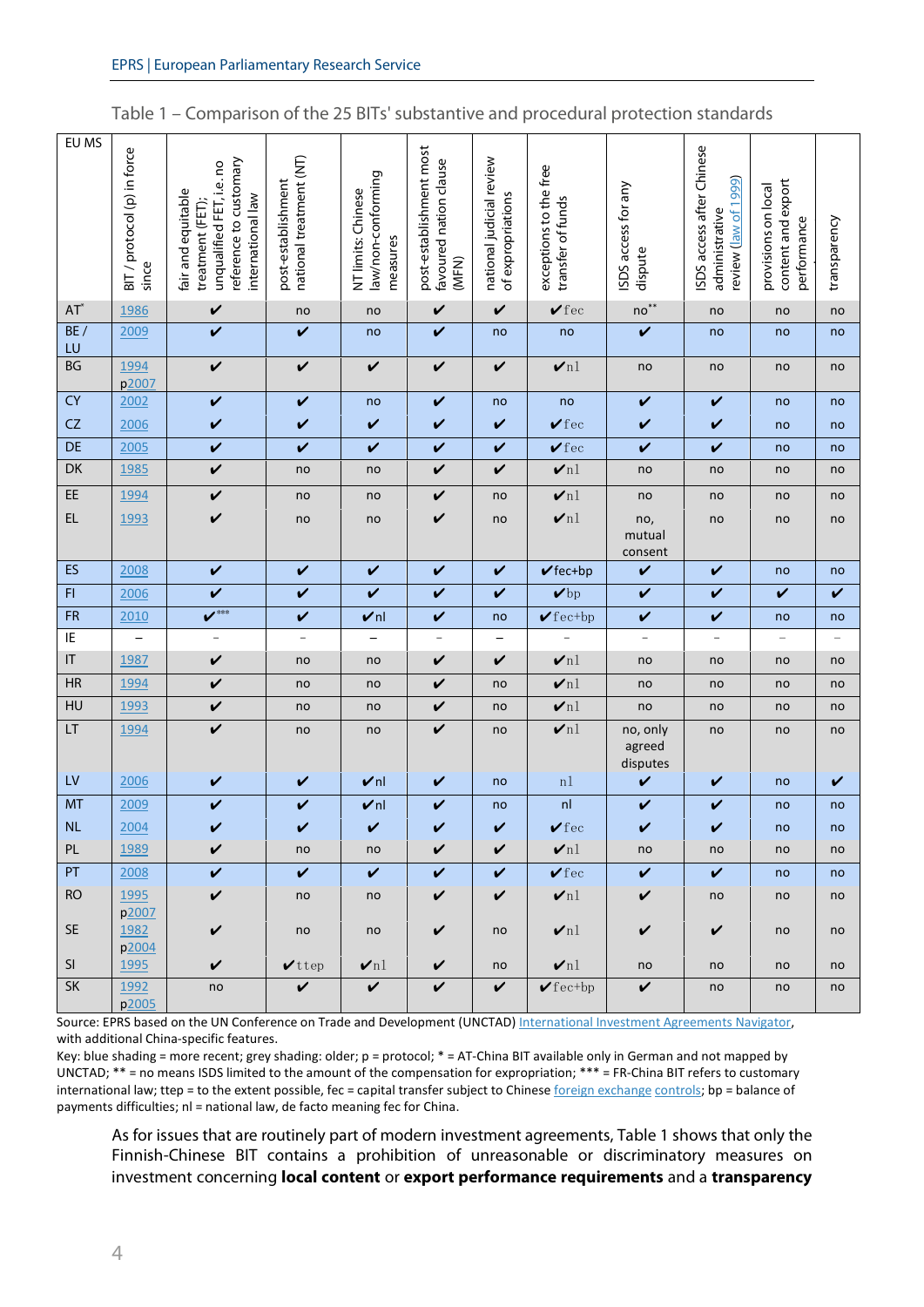clause (also contained in the Latvian-Chinese BIT), while the others do not. The French-Chinese BIT reserves the **right to regulate** investments to preserve cultural and linguistic diversity. Neither BIT incorporates investment-related sustainability issues, rules on state-owned enterprises (SOEs) or transparency rules on subsidies that are priorities on the EU agenda with China today. Overall, the 25 BITs established an **asymmetric investment protection framework** between capital-exporting developed (EU) countries and a then capital-importing developing country, China, whose restrictive investment regime, which has been gradually evolving ever since, was fully accommodated.

# EU-China FDI stocks and transaction-based FDI flows

China's footprint in the EU as a foreign investor has changed significantly in quantitative and qualitative terms over time. According to the European Commission (data as of May 2019), the EU-28's FDI stock in China in 2017 [totalled](https://ec.europa.eu/trade/policy/countries-and-regions/countries/china/) €176 billion, accounting for only 4 % of the EU's global FDI, and China's FDI stock in the EU stood at about €60 billion corresponding to 2 % of overall FDI inflows in the EU. While traditional investors such as the US, Canada, Switzerland, Norway, Japan, and Australi[a remain](https://trade.ec.europa.eu/doclib/docs/2019/march/tradoc_157724.pdf) by far the EU's top investors, accounting for 80 % of all foreign-owned assets across all sectors of the EU economy, 'China, Hong Kong and Macao' is catching up: It has gone from controlling just 5 000 firms in the EU in 2007 (2.5 %) to more than 28 000 (9.5 %) in 2017. However, 'China, Hong Kong and Macao' has only increased its controlled assets of all EUbased companies very moderately from 0.2 % in 2007 to 1.6 % in 2017.

China's efforts to transition to a more service and domestic consumption-driven growth model and its [ambitious](https://www.bertelsmann-stiftung.de/fileadmin/files/BSt/Publikationen/GrauePublikationen/MT_Is_China_Systematically_Buying_Up_Key_Technologies.pdf) Made in China 2025 goals have been





Figure 2 – Value of completed EU FDI transactions in China by industry, US billion\*



the main drivers of the country's FDI flows to the EU. However, stricter [controls](https://chinadashboard.asiasociety.org/winter-2019/page/cross-border-investment) of capital outflows from China for 'irrational' FDI hav[e curbed](https://www.piie.com/sites/default/files/documents/pb19-12.pdf) FDI flows to the EU and the US. The ramping up of the US FDI screening mechanism and export controls as well as the [adoption](https://www.europarl.europa.eu/RegData/etudes/BRIE/2018/614667/EPRS_BRI(2018)614667_EN.pdf) by the EU of a new FDI [screening framework](https://trade.ec.europa.eu/doclib/docs/2019/november/tradoc_158426.pdf) on grounds of security and public order have led to a [downward trend](https://merics.org/en/press-release/chinese-foreign-direct-investment-eu-2019-lower-investment-deeper-entanglement-and) in Chinese FDI inflows into the EU (note the different values on the horizontal axes of Figures 1 and 2).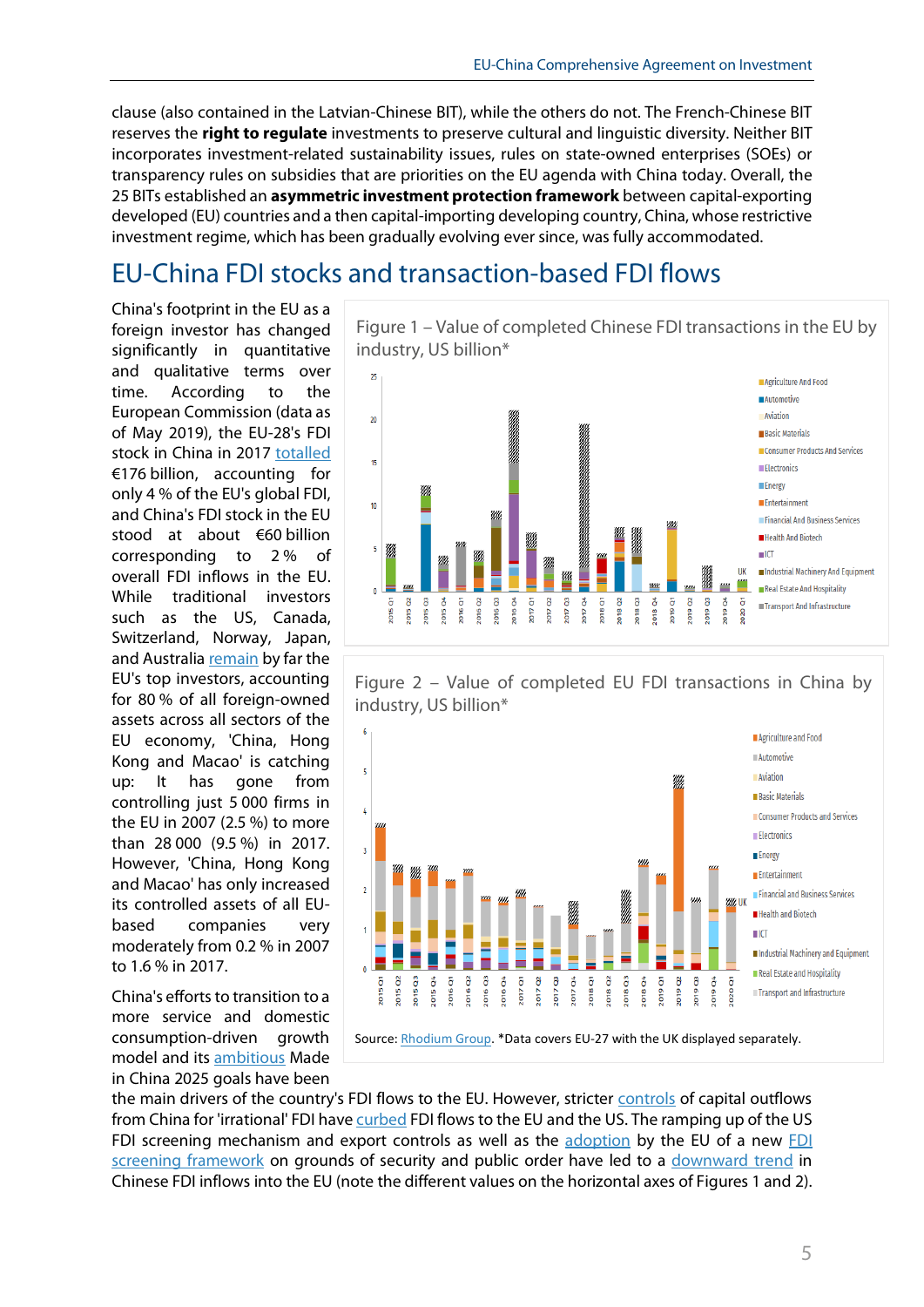What has distinguished Chinese FDI in the EU from EU FDI in China is that the former has focused on technology- and market-seeking acquisitions, while the latter has emphasised job-creating [greenfield investment](https://trade.ec.europa.eu/doclib/docs/2020/june/tradoc_158775.pdf) in China. Although data show that in Q1 2020, [96](https://trade.ec.europa.eu/doclib/docs/2020/june/tradoc_158775.pdf) % of Chinese deals involved private investors, a permanent departure from a distinctive feature of Chinese FDI – a large share of SOEs among Chinese acquirers – would be at odds with China's reliance on globalised SOEs. Researc[h shows](https://www.econpol.eu/sites/default/files/2019-11/EconPol_Working_Paper_33_Chinese_Overseas_Investment.pdf) that private Chinese investors are distinct from other investors in several respects.

# EU and Chinese negotiating practices

Since the text proposals of the EU for individual articles of the CAI are not in the public domain, unlike in other ongoing EU negotiations, comparisons with articles of the investment chapter of the EU-Canada Comprehensive Economic and Trade Agreement (CETA) or of the investment protection agreements (IPAs) with Singapore or Vietnam are not possible. However, investment-related agreements the EU and China have negotiated or concluded in the recent past suggest that a wide gap has to be bridged between the parties' diverging levels of ambition as regards the granting of pre-establishment market access, post-establishment equal treatment and protection provisions before negotiations can be concluded.

### The EU's recent investment negotiating practice

In recent years, the EU has negotiated state-of-the-art free trade agreements (FTAs) and IPAs with various countries, including those mentioned above. An important objective of post-establishment protection has been to convert the patchwork of BITs EU Member States had bilaterally concluded with them into a uniform legal framework for investment protection and market access.

Th[e reformed approach](https://trade.ec.europa.eu/doclib/docs/2015/october/tradoc_153846.pdf) taken by EU investment policy features four major elements:

- $\blacktriangleright$  first, the EU has replaced the traditional ISDS with a new two-instance investment court system [\(ICS\)](https://ec.europa.eu/commission/presscorner/detail/en/IP_19_2334), which it seeks to substitute with [a multilateral investment court](https://www.europarl.europa.eu/RegData/etudes/BRIE/2020/646147/EPRS_BRI(2020)646147_EN.pdf) (MIC)<sup>[5](#page-11-4)</sup>
- $\blacktriangleright$  second, the EU uses a distinct provision on the right to requlate, which reaffirms the capacity of states to adopt measures in pursuit of public policy objectives including national security. These provisions provide a safeguard for states against investor claims whenever public policy initiatives protecting citizens or the environment clash with the interests of investors;
- $\blacktriangleright$  third, the EU has systematically mainstreamed its ambitious sustainability agenda, including environmental and labour provisions, into its agreements;
- $\blacktriangleright$  fourth, clearly defined protection standards make them less susceptible to interpretation.

It remains to be seen to what extent China will embrace these innovations in the negotiations on the CAI, as Vietnam has done in the context of its agreements with the EU by already ratifying International Labour Organisation (ILO) Convention [98](https://www.ilo.org/brussels/information-resources/news/WCMS_732061/lang--en/index.htm) on the right to organise and collective bargaining and by committing to ratifying Convention [87](https://www.ilo.org/hanoi/Informationresources/Publicinformation/Pressreleases/WCMS_736139/lang--en/index.htm) on the freedom of association by 2023.

#### China's recent investment negotiating practice

China has signed or concluded close to [130 BITs](https://investmentpolicy.unctad.org/international-investment-agreements/countries/42/china) both with developing and developed countries at various stages of its development but has [no consistent](https://www.die-gdi.de/externe-publikationen/article/hesitant-embrace-chinas-recent-approach-to-international-investment-rule-making/) negotiating practice. Changes in the BITs' substantive provisions mirror China's shifting interests from formerly being an exclusive capitalimporter to becoming a growing capital-exporter. In the recent past, China has also concluded FTAs with investment provisions. A case in point is the agreement with Australia (ChAFTA).

China has borrowed some features of the 'NAFTA' (North [American Free Trade Area\) template](https://papers.ssrn.com/sol3/papers.cfm?abstract_id=2241455) for the BIT template it uses with developing countries (for instance language such as 'in like circumstances' to narrow the scope of protection standards). Some other features are borrowed from the European model BIT and some from the US model BIT, used since 2008 by the Obama Administration for the since stalled [negotiations](http://arizonajournal.org/wp-content/uploads/2015/10/2-Gantz-Final.pdf) on a US-China BIT, including the US ['negative list'](http://ccsi.columbia.edu/files/2014/01/FDI_85.pdf)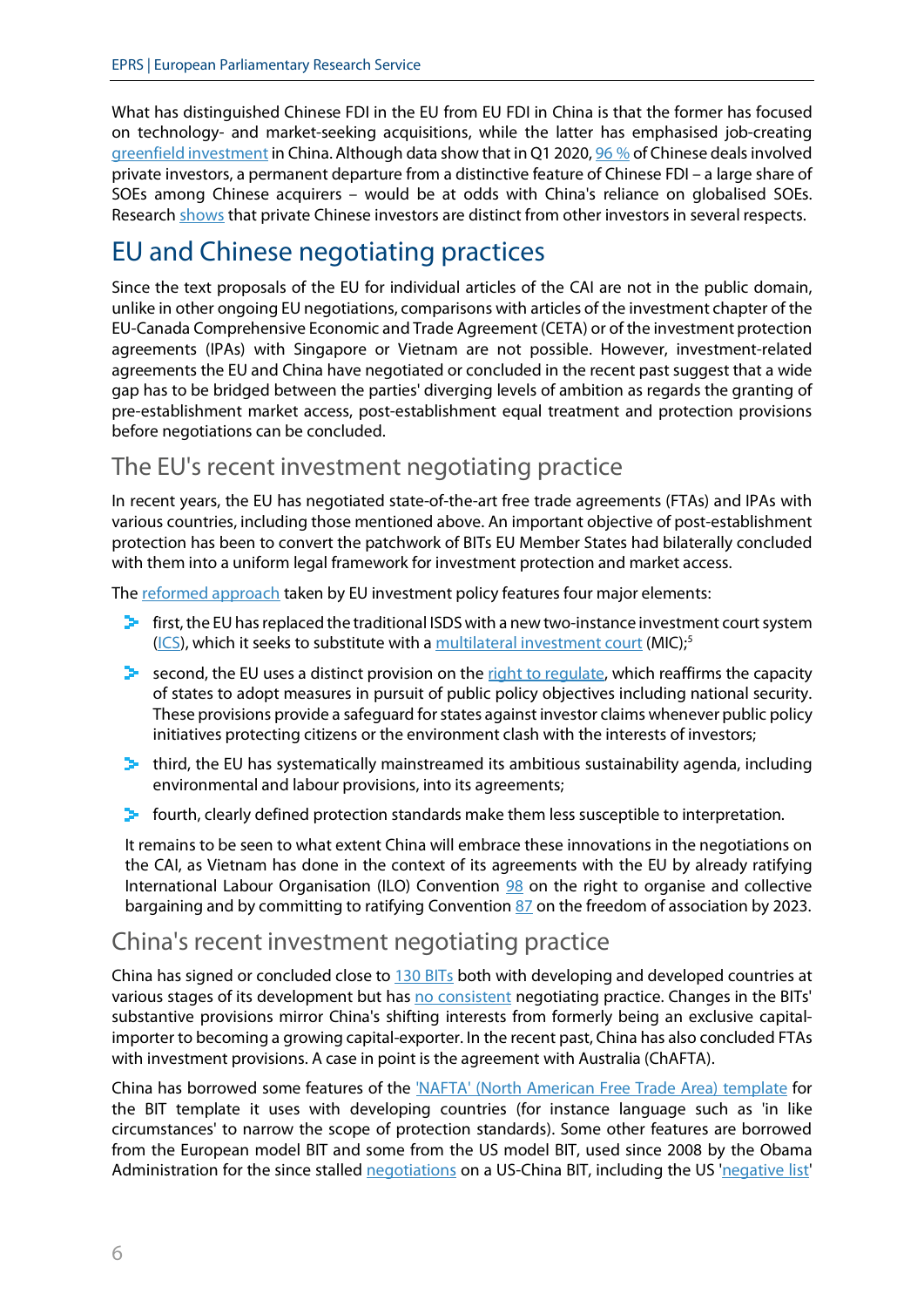approach to market access, which sets out restricted or prohibited sectors for FDI as opposed to a 'positive list' approach including all sectors open to FDI.

However, as regards the scope of provisions of key interest to the EU, such as pre-establishment and post-establishment NT and regulatory issues, in recent negotiations China has not moved very much beyond its conservative stance, preserving policy space for discriminatory practices at home. In its [IPA](https://www.international.gc.ca/trade-commerce/trade-agreements-accords-commerciaux/agr-acc/china-chine/fipa-apie/index.aspx?lang=eng) concluded with [Canada,](https://www.scirp.org/journal/paperinformation.aspx?paperid=91883) in force since 2014, and in the investment chapter of its [FTA](http://fta.mofcom.gov.cn/Australia/annex/xdzw_en.pdf) with [Australia,](https://dfat.gov.au/trade/agreements/in-force/chafta/fact-sheets/Pages/chafta-fact-sheet-investment.aspx) in force since 2015, China [has not granted](https://www.uscc.gov/sites/default/files/Research/Staff%20Report_Policy%20Considerations%20for%20Negotiating%20a%20U.S.-China%20Bilateral%20Investment%20Treaty080116.pdf) pre-establishment NT to investment from Australia and Canada and it has made NT in the post-establishment phase subject to its domestic law, with carve-outs for existing non-conforming measures. China has granted MFN treatment in the pre-establishment phase, but that does not apply to agreements previously concluded and would only be meaningful if a country were first to be granted unqualified pre-establishment NT.

The departure fro[m Australian](https://www.cibel.unsw.edu.au/blog/chinese-investment-australia-why-do-we-need-better-chafta) and Canadian negotiating practice in respect to China has postponed unresolved issues (such as rules on performance and local content requirements or technology transfer) to a future review exercise as regards Australia and overall has led to an asymmetric outcome characterised by [non-reciprocal elementsi](https://papers.ssrn.com/sol3/papers.cfm?abstract_id=3093776)n terms of market access, to China's advantage.

#### Potential impact on the CAI negotiations

China's gradualist approach to negotiating investment provisions with Australia and Canada, the consequent absence from the China-Australia and China-Canada agreements of reciprocal investment rules that would level the playing field, and the lack of a solution for crucial issues such as rules on performance requirements going beyond TRIMS, licensing and authorisation procedures, subsidies, rules for SOEs, labour and environment standards, and transparency, does not bode well for the outcome of the more ambitious agenda of the EU-China CAI negotiations. Considering that the US-China BIT negotiations based on the comprehensive approach of the US model BIT have led nowhere and that it is too early to judge whether the **[systemic issues](https://www.cfr.org/blog/what-look-phase-one-us-china-trade-deal)** tackled in the Trump Administration's 2020 [US-China Phase One Deal](https://ustr.gov/sites/default/files/files/agreements/phase%20one%20agreement/Economic_And_Trade_Agreement_Between_The_United_States_And_China_Text.pdf) will actually be enforced, it will be a tall order for the EU to obtain far-reaching concessions from China in the CAI negotiations.

### EU negotiation objectives

The EU-China CAI has been conceived as a stand-alone investment agreement that does not include trade issues and therefore will not tackle issues concerning EU firms' access to the Chinese procurement market. Its scop[e extends](https://ec.europa.eu/commission/presscorner/detail/en/IP_13_458) beyond the usual investment protection dimension t[o cover](https://www.consilium.europa.eu/ueDocs/cms_Data/docs/pressData/EN/foraff/139062.pdf#page=8) market access for investment as well as regulatory issues and investment-related sustainable development. According to the European Commission's 2013 [impact assessment report,](https://ec.europa.eu/smart-regulation/impact/ia_carried_out/docs/ia_2013/swd_2013_0185_en.pdf) the CAI is set to address the following challenges in the EU-China investment relationship:

- **E** the major **discrepancy** between the overall EU-China trade relationship and investment;
- **E** the **lack of a level playing field** for prospective and existing EU investors in China owing to the lack of a predictable and secure regulatory environment in China, leading to a growing imbalance, given the relative absence of barriers in the EU to Chinese investment;
- ⊁. **market access limitations** for EU investors in China (licensing requirements and procedures,·foreign ownership limitations,·regulatory approval procedures,·prohibition to invest/limited scope of business,·joint venture requirements);
- **discriminatory treatment** of established EU investors in the form of more burdensome administrative rules and requirements for foreign investors, insufficient protection of intellectual property rights and key technologies, subsidies to Chinese competitors and the conduct of SOEs in China;
- > ∶ **lack of a comprehensive framework** to remedy shortcomings in EU-China investment ties;
- a **patchwork of BITs** concluded between China and 26 Member States, resulting in an uneven playing field between investors from different Member States and China.

These challenges have translated int[o specific objectives](https://ec.europa.eu/smart-regulation/impact/ia_carried_out/docs/ia_2013/swd_2013_0184_en.pdf) for the negotiations on the CAI, to: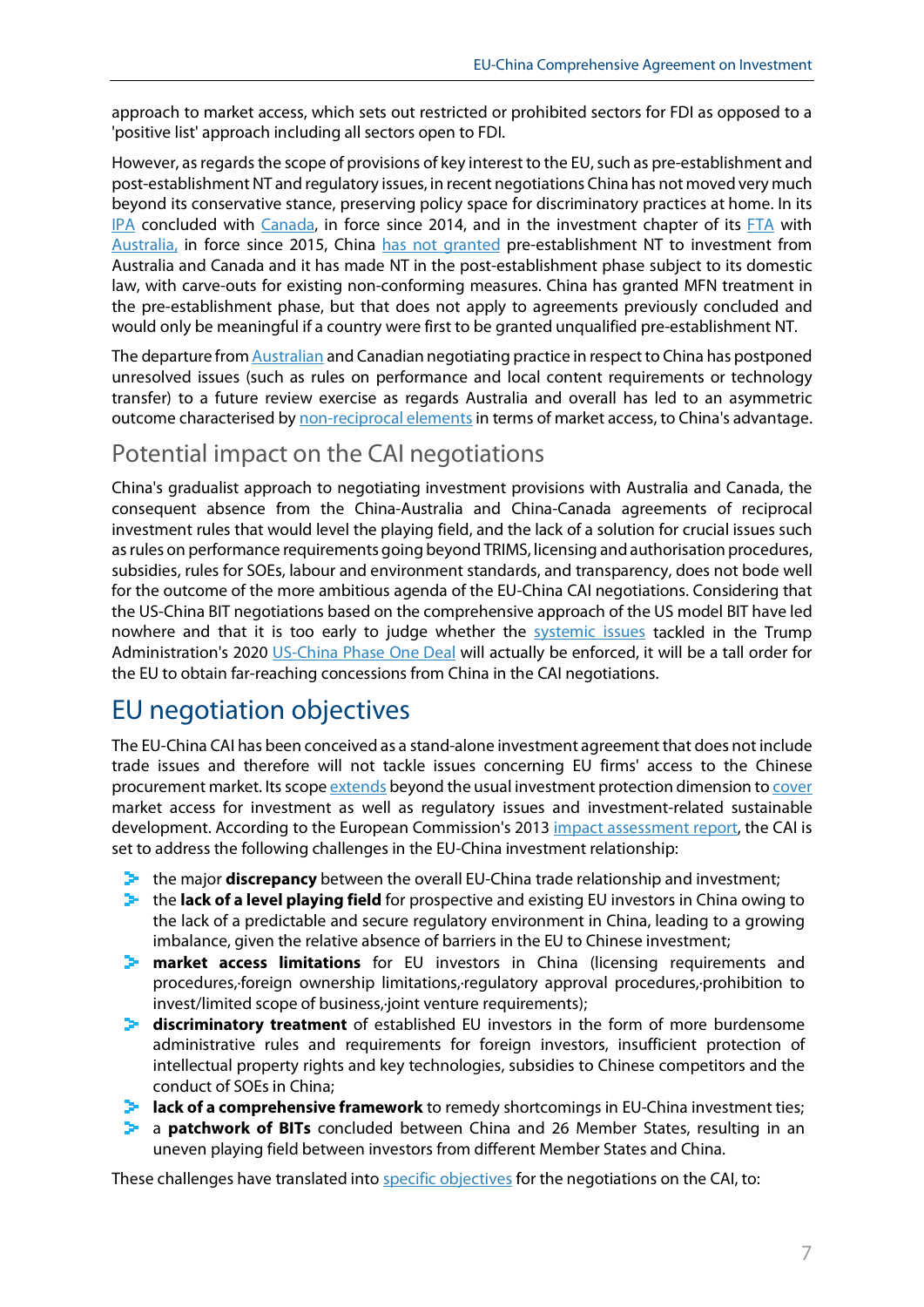- **E** enhance **legal certainty** as regards the treatment of EU investors in China,
- **E** improve the **protection of EU investments** in China,
- **P** reduce barriers to investing in China, and
- **F** foster and facilitate **bilateral investment flows** to unlock untapped potential.

Owing to developments in EU policy since 2013 as a result of the Commission's 2015 [Trade for All](https://trade.ec.europa.eu/doclib/docs/2015/october/tradoc_153846.pdf) strategy and the EU's shift from the ISDS to a new ICS, the EU's specific objectives also include:

- supporting **sustainable development** by encouraging responsible investment and promoting core environmental and labour standards, and
- Э. allowing for the effective **enforcement of commitments** through investment dispute settlement mechanisms available to the contracting parties and to investors.

The Sino-US Phase One deal struck in January 2020 and in force since February 2020 obviously has an impact on the CAI talks, since the EU seeks to obtain at least the same [concessions](https://www.cato.org/blog/what-will-us-china-deal-accomplish-tech-transfer-ip-protection-innovation) from China.

# Counterpart's position

According to the European Commission's 201[3 impact assessment report,](https://ec.europa.eu/smart-regulation/impact/ia_carried_out/docs/ia_2013/swd_2013_0184_en.pdf) China's specific objectives can be summarised as follows:

- establishing **uniform EU-wide protection** for Chinese investments in the EU,
- improving **legal certainty** regarding the treatment of Chinese investors in the EU,
- **Preserving the existing openness** in the EU to Chinese investors,
- **E** increasing Chinese **investment flows** to the EU, and
- pushing **more favourable consideration of visa**, work permit and intra-corporate transferees in the EU for Chinese investors.

China's key interests [focus](https://ec.europa.eu/smart-regulation/impact/ia_carried_out/docs/ia_2013/swd_2013_0185_en.pdf) more on seeking uniform treatment and protection for its investors than on bigger access to the EU market, since the EU is already open to a high degree for FDI. However, on the Chinese side concerns have been growing over the increasing backlash against Chinese investors in the EU and increasing calls for **action** to **control FDI** inflows on grounds of national security or public order. As such, China seeks to safeguard the existing openness of the EU.

# Parliament's position

In its 201[3 resolution](https://www.europarl.europa.eu/sides/getDoc.do?pubRef=-//EP//TEXT+TA+P7-TA-2013-0411+0+DOC+XML+V0//EN) on the EU-China negotiations for a bilateral investment agreement Parliament:

- stressed the need for the highest possible level of **transparency** in the negotiations as one of the preconditions for its consent to the outcome of the negotiations;
- urged the Commission to negotiate an **ambitious and balanced** CAI that would seek to improve market access for EU investors in China and vice versa, in order to increase reciprocal capital flows and guarantee transparency regarding the governance of stateowned enterprises and private companies;
- pointed to the need to **address Chinese interventionist industrial policies**, ambiguities in the substance and application of laws and regulations;called on the Commission to complement its impact assessment by also evaluating the **CAI's impact on human rights**.

In its 2018 [resolution](https://www.europarl.europa.eu/doceo/document/TA-8-2018-0343_EN.html) on the state of EU-China relations Parliament called on both parties:

- $\blacktriangleright$  to renew their efforts to advance the negotiations, with a view to achieving a genuine **level playing field** for EU businesses and workers and at ensuring reciprocity in market access;
- to include specific provisions on SMEs and a **sustainable development** chapter with **binding commitments** to **international labour and environmental standards**.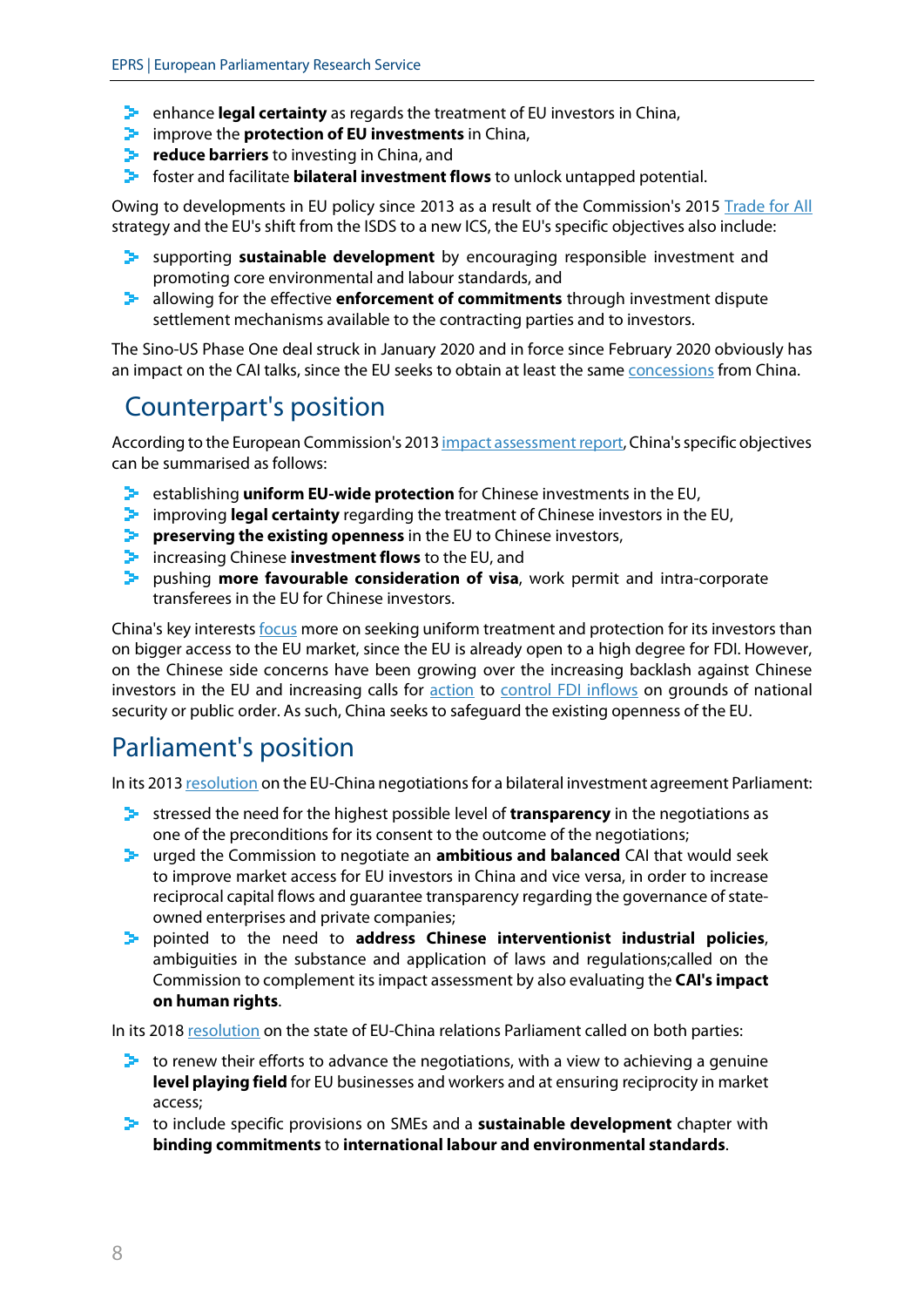In its June 202[0 resolution](https://www.europarl.europa.eu/doceo/document/TA-9-2020-0174_EN.html) on the national security law for Hong Kong, Parliament stated that it 'will take the **human rights situation** in China, including in Hong Kong, into consideration when asked to endorse a comprehensive agreement on investment or future trade deals' with China.

MEPs have submitted several [parliamentary questions](https://www.europarl.europa.eu/EPRS/Parliamentary-questions-EN.pdf) to the Commission in 2020, on matters including: the impact of issues raised by the pandemic on the CAI's [substance,](https://www.europarl.europa.eu/doceo/document/E-9-2020-002708_EN.html) the CAI's coverage of [climate change](https://www.europarl.europa.eu/doceo/document/E-9-2020-001102_EN.html) provisions, the EU's [economic leverage](https://www.europarl.europa.eu/doceo/document/E-9-2020-003260_EN.html) in the face of national security legislation for Hong Kong, whether the CAI is a [stepping stone](https://www.europarl.europa.eu/doceo/document/E-9-2020-003141_EN.html) to an FTA, an[d market access restrictions](https://www.europarl.europa.eu/doceo/document/E-9-2020-001096_EN.html) in China.

### Advisory committees

In its [opinion](https://www.eesc.europa.eu/en/our-work/opinions-information-reports/opinions/role-sustainable-development-and-civil-society-involvement-stand-alone-eu-investment-agreements-third-countries) of 19 March 2015 on the place of sustainable development and civil society involvement in stand-alone EU investment agreements with third countries, the European Economic and Social Committee (EESC) stressed, inter alia, the importance of including a sustainable development chapter in such agreements.

### Preparation of the agreement

In May 2010, the EU Commissioner for Trade, Karel De Gucht, and the Chinese Minister for Trade, Chen Deming, [agreed](https://ec.europa.eu/smart-regulation/impact/ia_carried_out/docs/ia_2013/swd_2013_0184_en.pdf) to launch a Joint EU-China Investment Taskforce to evaluate potential negotiations of an EU-China investment agreement. The Commission's international [investment](https://eur-lex.europa.eu/LexUriServ/LexUriServ.do?uri=COM:2010:0343:FIN:EN:PDF)  [policy](https://eur-lex.europa.eu/LexUriServ/LexUriServ.do?uri=COM:2010:0343:FIN:EN:PDF) of July 2010 had identified China as a potential candidate for a stand-alone investment agreement. From May to July 2011, the European Commission conducted a [public consultation](http://trade.ec.europa.eu/consultations/?consul_id=153) on the future EU-China investment relationship so as to include stakeholders' interests in the policy decision making process. EU investors [reported](https://trade.ec.europa.eu/doclib/docs/2012/march/tradoc_149185.pdf) substantial market access barriers, discriminatory treatment and legal uncertainty in China, which could be best addressed through a CAI.

On 7 February 2011, a special session informing and consulting social partners on the *impact* [assessment](https://ec.europa.eu/smart-regulation/impact/ia_carried_out/docs/ia_2013/swd_2013_0185_en.pdf) connected with the potential EU-China investment agreement was held in the context of the regular liaison forum with social partners. A first civil society dialogue on the future EU-China investment relationship took place on 20 June 2011. A second civil society dialogue [was held](http://trade.ec.europa.eu/civilsoc/meetdetails.cfm?meet=11381) on 7 March 2012 to update stakeholders on the state of play of EU-China investment relations [\(report\)](https://trade.ec.europa.eu/doclib/docs/2012/march/tradoc_149188.pdf) and solicit further feedback.

In June 2012, a[n external study](https://www.asktheeu.org/en/request/1352/response/5832/attach/2/44%2024%20EU%20China%20Final%20Report%2011JUN2012.pdf) on the costs and benefits of the various policy options was published. In May 2013 the European Commission published the report on its own [impact assessment](https://ec.europa.eu/smart-regulation/impact/ia_carried_out/docs/ia_2013/swd_2013_0184_en.pdf) and mad[e recommendations](https://ec.europa.eu/commission/presscorner/detail/en/IP_13_458) to the Council regarding negotiating directives for a CAI with China.

### Negotiation process and outcome

On 18 October 2013, the Council [adopted](https://www.consilium.europa.eu/uedocs/cms_Data/docs/pressdata/EN/foraff/139055.pdf) a mandate for the Commission to negotiate a CAI with China on behalf of the EU and in November 2013 the launch of negotiations was announced at the 16th EU-China Summit, which adopted th[e 2020 Strategic Agenda for Cooperation.](https://eeas.europa.eu/sites/eeas/files/20131123.pdf) The latter states that, once in place, the CAI may ultimately be a stepping stone to a deep and comprehensive FTA.

The first round of talks took place in January 2014. Followin[g agreement](http://trade.ec.europa.eu/doclib/press/index.cfm?id=1435) on the CAI's comprehensive scope in January 2016 the partie[s moved on](https://www.europarl.europa.eu/doceo/document/E-8-2015-015064-ASW_EN.html) to specific text-based negotiations. The joint tex[t is not](https://www.europarl.europa.eu/doceo/document/E-8-2017-007728-ASW_EN.html) in the public domain. Since the  $12$ th [negotiating round](https://trade.ec.europa.eu/doclib/docs/2016/october/tradoc_155061.pdf) of September 2016, the Commission has published succinct notes on the substance of the talks as agreed with its counterpart. In November 2017, the [report](https://trade.ec.europa.eu/doclib/docs/2018/may/tradoc_156862.pdf) on the sustainability impact assessment (SIA) accompanying the negotiations was made public, followed by a Commissio[n position paper](https://trade.ec.europa.eu/doclib/docs/2018/may/tradoc_156863.pdf) on this report in May 2018. At the 20th EU-China Summit in July 2018, the parties [had](https://ec.europa.eu/commission/presscorner/detail/en/IP_18_4521) a first exchange of market access offers against the backdrop of persistin[g policy divergences](https://www.europarl.europa.eu/doceo/document/E-8-2018-002957-ASW_EN.html) on core investment provisions, such as NT and FET and slow progress on dispute resolution and sustainable development.

At the 21st EU-China Summit in April 2019, the partie[s committed](https://www.consilium.europa.eu/media/39020/euchina-joint-statement-9april2019.pdf) to conclude the CAI in 2020. Major topics discussed during the 20th to 24th rounds include rules on financial services, capital transfer,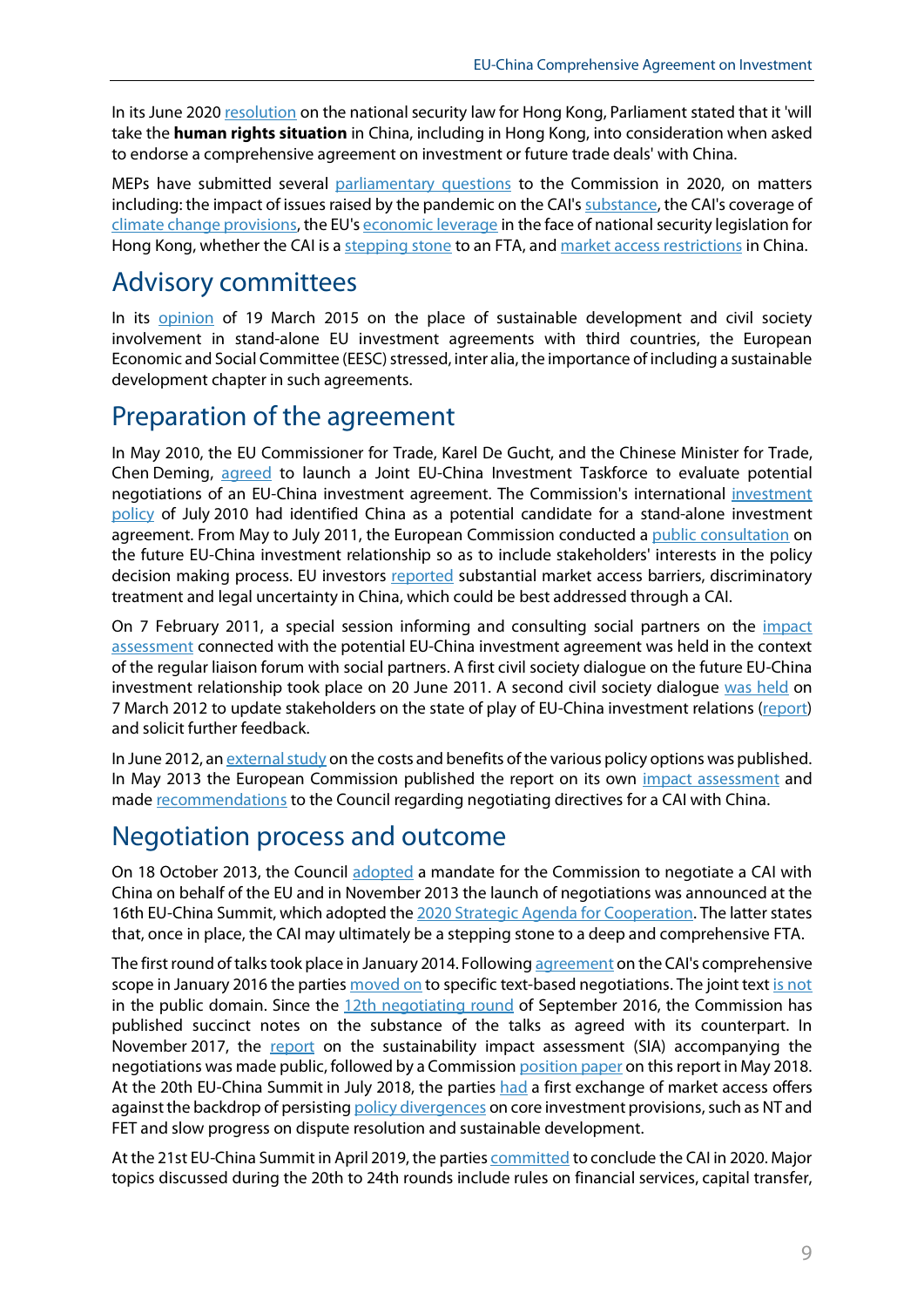NT-related commitments, state-to-state dispute settlement, and investment-related issues concerning sustainable development. At the 25th [round](https://trade.ec.europa.eu/doclib/docs/2020/january/tradoc_158555.pdf) in December 2019, the second exchange of market access offers took place. While the 26th to 30th rounds of negotiations made some progress at technical level,<sup>[6](#page-11-5)</sup> [covering,](https://trade.ec.europa.eu/doclib/docs/2020/july/tradoc_158888.docx.pdf) for instance, level playing field issues, notably rules for SOEs, transparency rules for subsidies and rules tackling forced technology transfers, there has been a consistent [lack](https://www.scmp.com/news/china/diplomacy/article/3090147/eu-china-summit-beijing-puts-focus-consensus-while-brussels) of engagement at the highest political level on the Chinese side, with China instead repeatedly calling for the EU to meet China half [way'](https://www.scmp.com/news/china/diplomacy/article/3086831/china-asks-eu-remain-flexible-negotiations-joint-investment).

The virtual 22nd EU-China Summit in July 2020 [ended](https://www.europarl.europa.eu/RegData/etudes/BRIE/2020/651987/EPRS_BRI(2020)651987_EN.pdf) without the usual joint statement and press conference, with Commission President Ursula von der Leyen [stating](https://ec.europa.eu/commission/presscorner/detail/en/ac_20_1170) that there was need for 'more ambition on the Chinese side in order to conclude negotiations on an investment agreement'. Commission [officials](https://www.scmp.com/news/world/europe/article/3084288/eu-trade-official-says-investment-deal-china-likely-hinge-two-key) and [business representatives](https://www.scmp.com/news/china/diplomacy/article/3090286/eu-china-investment-deal-unlikely-years-end-business-group) have been [sceptical](https://www.ft.com/content/a5197502-6106-48e9-bb81-e4d87925d619) about the [chances](https://www.scmp.com/print/news/china/diplomacy/article/3089924/germany-wont-take-bad-deal-investment-china) of concluding the deal by the end of 2020. However, the [report](https://trade.ec.europa.eu/doclib/docs/2020/july/tradoc_158905.pdf) on the 31st round, held from 20 to 24 July 2020, referred to significant progress on all aspects of level playing field rules. This was confirmed in the [press release](http://trade.ec.europa.eu/doclib/press/index.cfm?id=2174&title=EU-and-China-discuss-trade-and-economic-relations) on the 8th EU-China High-level Economic Dialogue of 28 July 2020, which highlighted that much work remained to be done on market accessin the telecommunication sectors, health, biotechnology and new energy vehicles and o[n sustainable development.](https://borderlex.eu/2020/07/28/eu-china-economic-dialogue-held-amidst-rising-human-rights-concerns/)

The Commission held dialogues with civil society on the CAI negotiations in [December](http://trade.ec.europa.eu/civilsoc/meetdetails.cfm?meet=11528) 2018, [October](https://trade.ec.europa.eu/doclib/docs/2019/october/tradoc_158414.pdf) 2019 and July [2020.](https://trade.ec.europa.eu/civilsoc/meetdetails.cfm?meet=11567) In October 2019, it [emphasised](https://trade.ec.europa.eu/doclib/docs/2019/october/tradoc_158414.pdf) that telecommunications, information and communication technology, manufacturing, engineering, biotechnology and finance were key sectors where the EU was seeking better market access and a level playing field in China.

## The changes the agreement would bring

The EU-China CAI would be the EU's first-ever stand-alone investment agreement covering both market access and investment protection. The CAI would replace the existing 25 BITs with a uniform legal framework with modern protection standards and dispute settlement arrangements.

As for market access, locking in the market openings China has made since its 2001 WTO accession would be an important achievement in order to avoid any backtracking. Beyond that, the CAI is set to address the asymmetry in market access for EU firms in China by obtaining more substantial concessions in sectors which are not part of particularly sensitive sectors for China, such as the media, or for which China is pursuing offensive interests, such as for the transport sector.

As for the regulatory environment, the CAI is expected to address behind the border challenges, such as discriminatory practices, by means of robust transparency provisions and licensing rules to ensure that the Chinese authorities' current discretion with respect to administrative decisions on national and local approval and licensing requirements is reduced and subject to effective administrative and judicial review. The CAI is likely to contain provisions on investment-related sustainable development, including climate change, and on corporate social responsibility. It remains to be seen whether the CAI will ultimately include strong rules on SOEs and transparency provisions on industrial subsidies in line with the EU'[s agenda for reforming](https://trade.ec.europa.eu/doclib/docs/2018/september/tradoc_157331.pdf) the WTO rules book.

# Stakeholders' views<sup>[7](#page-11-6)</sup>

The [Business Confidence Survey 2019](https://www.europeanchamber.com.cn/en/publications-business-confidence-survey) of the **European Chamber of Commerce in China** states that in 'addition to market opening, the international business community is increasingly focussing its attention on other issues, such as regulation, equal treatment and SOE reform. Nearly half of survey respondents report that they believe regulatory obstacles will continue to increase over the next five years, with the top three being ambiguous rules and regulations (48 %), the unpredictable legislative environment (33 %) and administrative issues (29 %). … Unequal treatment is reported by 45 % of respondents, with the most frequently cited areas of discrimination being market access (43 %), administrative issues (28%) and communication with the government (26 %)'.

**BusinessEurope** in a 202[0 report](https://www.businesseurope.eu/publications/eu-and-china-addressing-systemic-challenge) stresses that in the CAI talks both sides should strive to liberalise all sectors substantially, eliminate pre- and post-establishment restrictions on investment and tackle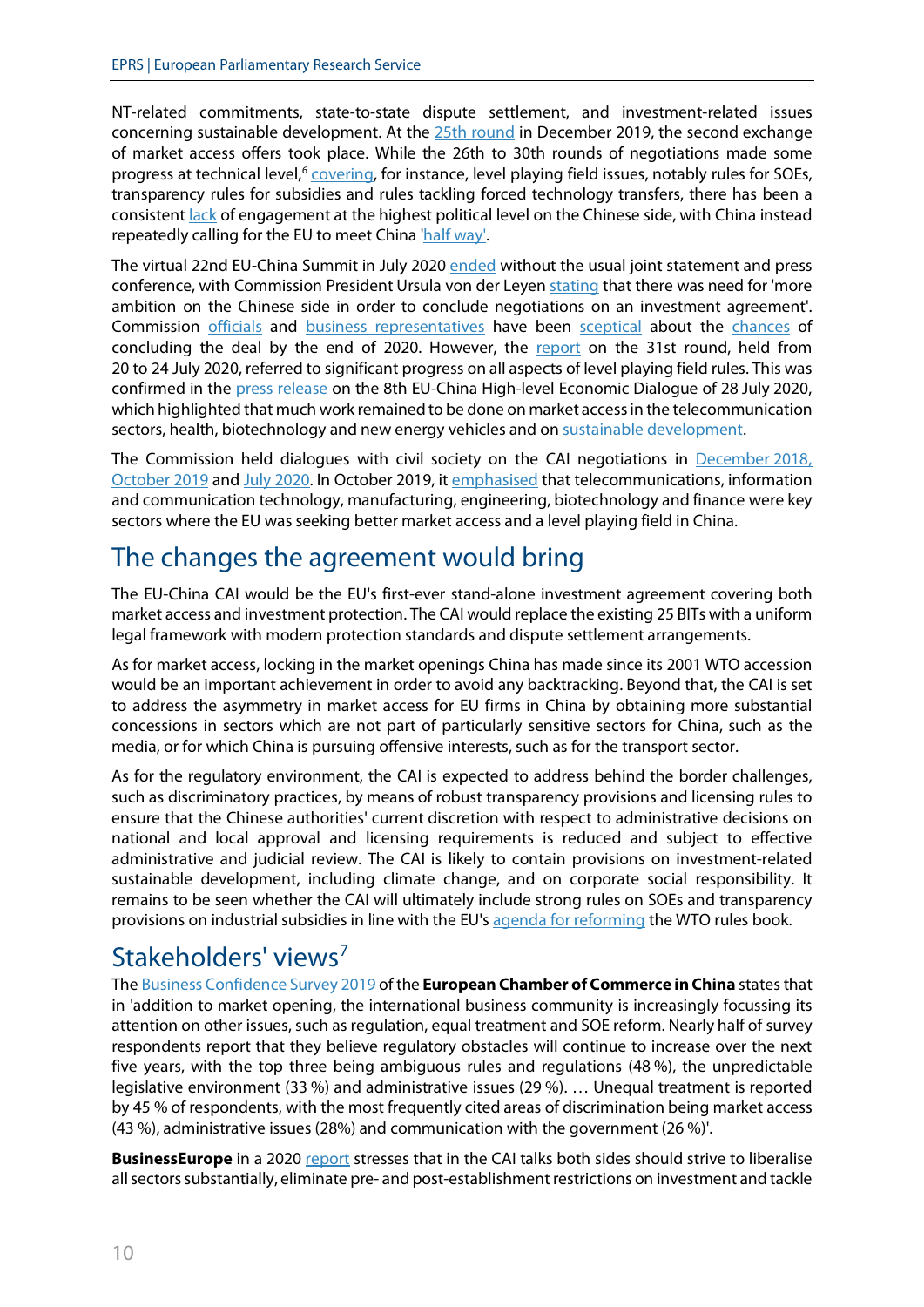both *de jure* and *de facto* barriers to investment. The CAI should also include provisions on industrial subsidies and SOEs (for example by opening up markets that are currently only open to SOEs and by considering how to handle SOEs in investor-to-state disputes relating to the CAI). The resulting negative list for FDI in China should be as short as possible since many sectors are still completely or partially restricted to foreign investment. For the CAI to deliver concrete results for business, it is essential that it include ambitious clauses not only on market access for goods and services, technology transfer and free movement of capital, but also on fair and equitable treatment, investor-to-state and state-to-state dispute settlement and sustainable development.

In 2015, law firm **Covington & Burling LLP** [suggested](https://trade.ec.europa.eu/doclib/docs/2015/october/tradoc_153840.pdf) incorporating affirmative market access commitments into the CAI to ensure that it protects against changes in Chinese laws and policies.

A 2015 policy brief by the **Kiel Institute for the World Economy** [concluded](https://www.ifw-kiel.de/fileadmin/Dateiverwaltung/IfW-Publications/-ifw/Kiel_Policy_Brief/Kiel_Policy_Brief_95_.pdf) that the 'starting position for these negotiations is characterised by strong asymmetries. ... It is therefore only natural that a CAI will demand more 'concessions' and more far-reaching reforms from China than from the EU and its member states'. It notes that 'with respect to several key issues, most notably the liberalisation of market access and the less restrictive and more symmetric implementation of the national treatment standards, … [the CAI] must be substantially more comprehensive than China's recent BITs with other developed countries'.

In their [recommendations](https://bruegel.org/wp-content/uploads/2019/09/MEMO-trade.pdf) for the incoming EU Commissioner for Trade, Bruegel analysts **Alicia García Herrero** and **André Sapir** argued that the CAI negotiations 'hinge on finding a workable solution to the structural economic differences between the two' partners and that, [g]iven the prominence of the role of SOEs in such negotiations, talks could actually serve as a basis to negotiate China's better adherence to WTO principles in a future reform of the system'.

The analysis of Institut Montaigne researcher **Mathieu Duchâtel** of the recommendations for the CAI negotiations made by several Chinese stakeholders [reveals](https://www.institutmontaigne.org/en/blog/china-trends-1-long-and-winding-road-eu-china-investment-treaty) the huge gap in perspectives between the EU and China, most importantly with respect to what a fair competition environment means. Wang Haochen from the State Information Centre of China's National Development and Reform Commission, for instance, advocates standing firm in demanding that the EU reduce its FDI screening mechanism and negotiating a deal that replaces EU and Member States' FDI screening mechanisms, while progressively opening the Chinese market on the basis of a thorough evaluation of the risks for China.

#### EP SUPPORTING ANALYSIS

C.-C. Cîrlig[, EU-China bilateral investment agreement,](http://www.europarl.europa.eu/thinktank/en/document.html?reference=LDM_BRI(2013)130642) European Parliament, 2013.

A.-A. Georgescu and A. Carney[, European Commission proposal on EU-China Investment Relations. Initial](http://www.europarl.europa.eu/thinktank/en/document.html?reference=IPOL-JOIN_NT(2013)514077)  [appraisal of a European Commission Impact Assessment,](http://www.europarl.europa.eu/thinktank/en/document.html?reference=IPOL-JOIN_NT(2013)514077) European Parliament, 2013.

#### OTHER SOURCES

[EU-China investment study,](https://www.asktheeu.org/en/request/1352/response/5832/attach/2/44%2024%20EU%20China%20Final%20Report%2011JUN2012.pdf) Copenhagen Economics, 2012.

[The EU's response to China's state-driven investment strategy,](https://www.eca.europa.eu/Lists/ECADocuments/RW20_03/RW_EU_response_to_China_EN.pdf) European Court of Auditors, 2020.

[European Commission services' Position Paper on the Sustainability Impact Assessment in support of](https://trade.ec.europa.eu/doclib/docs/2018/may/tradoc_156863.pdf)  [negotiations of an Investment Agreement between the European Union and the People's Republic of](https://trade.ec.europa.eu/doclib/docs/2018/may/tradoc_156863.pdf)  [China,](https://trade.ec.europa.eu/doclib/docs/2018/may/tradoc_156863.pdf) European Commission, 2018.

[Impact assessment report on the EU-China investment relations](https://ec.europa.eu/smart-regulation/impact/ia_carried_out/docs/ia_2013/swd_2013_0185_en.pdf) accompanying the document Recommendation for a Council Decision authorising the opening of negotiations on an investment agreement between the European Union and the People's Republic of China, SWD(2013) 185 final, European Commission, 2013.

[Recommendation for a Council decision authorising the Commission to open negotiations on an](https://ec.europa.eu/transparency/regdoc/rep/1/2013/EN/1-2013-297-EN-F1-1.PDF)  [investment agreement between the European Union and the People's Republic of China,](https://ec.europa.eu/transparency/regdoc/rep/1/2013/EN/1-2013-297-EN-F1-1.PDF) COM(2013) 297 final, European Commission, 2013.